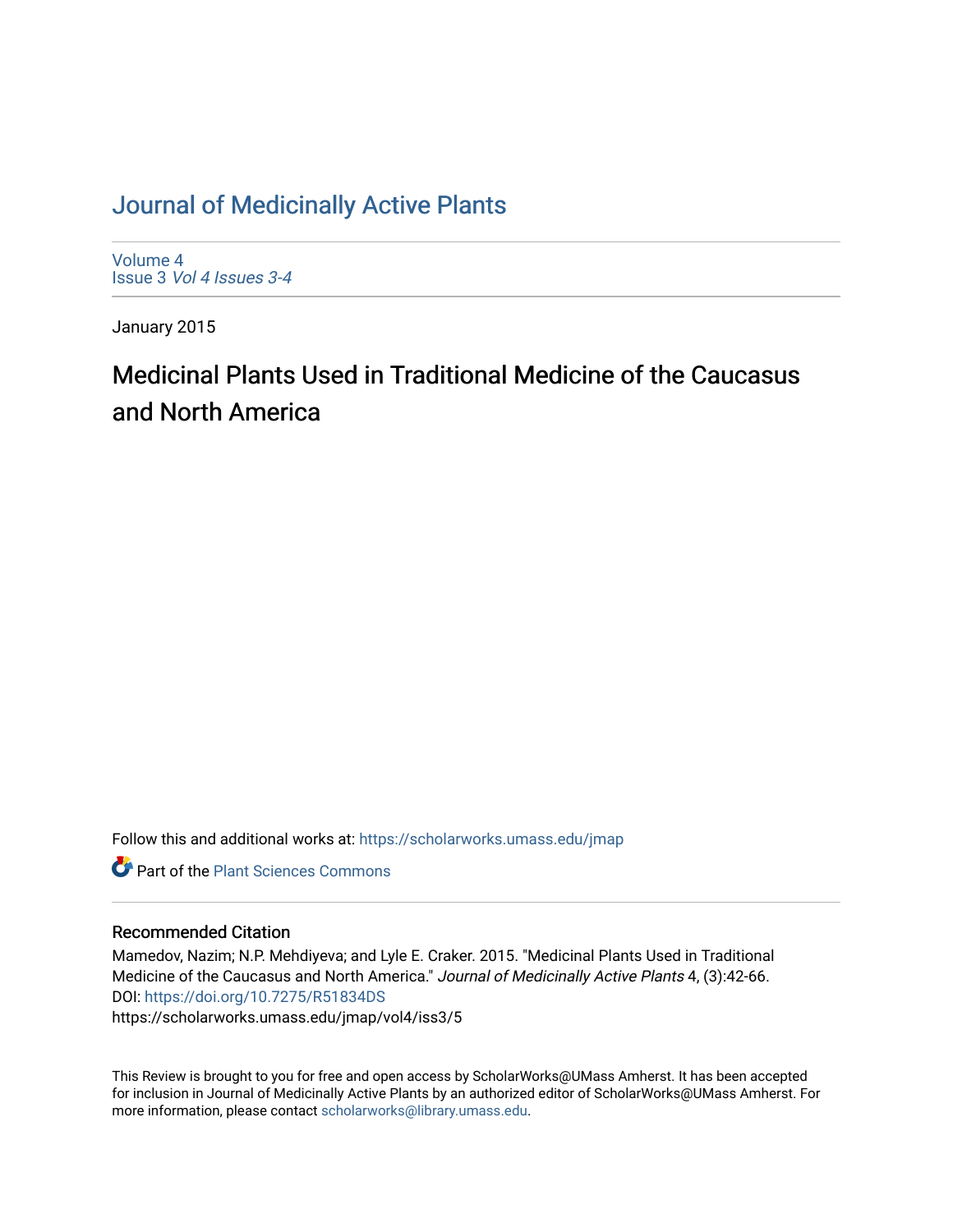## **[Journal of Medicinally Active Plants](http://scholarworks.umass.edu/jmap?utm_source=scholarworks.umass.edu%2Fjmap%2Fvol4%2Fiss3%2F5&utm_medium=PDF&utm_campaign=PDFCoverPages)**

[Volume 4](http://scholarworks.umass.edu/jmap/vol4?utm_source=scholarworks.umass.edu%2Fjmap%2Fvol4%2Fiss3%2F5&utm_medium=PDF&utm_campaign=PDFCoverPages) Issue 3 *[Vol 4 Issues 3-4](http://scholarworks.umass.edu/jmap/vol4/iss3?utm_source=scholarworks.umass.edu%2Fjmap%2Fvol4%2Fiss3%2F5&utm_medium=PDF&utm_campaign=PDFCoverPages)*

December 2015

# Medicinal Plants Used in Traditional Medicine of the Caucasus and North America

Nazim Mamedov *University of Massachusetts, Amherst, MA*, mamedov@cas.umass.edu

N.P. Mehdiyeva *Institute of Botany, National Academy of Sciences, Baku, Azerbaijan*

Lyle E. Craker *University of Massachusetts, Amherst, MA*

Follow this and additional works at: [http://scholarworks.umass.edu/jmap](http://scholarworks.umass.edu/jmap?utm_source=scholarworks.umass.edu%2Fjmap%2Fvol4%2Fiss3%2F5&utm_medium=PDF&utm_campaign=PDFCoverPages)

#### Recommended Citation

Mamedov, Nazim, N.P. Mehdiyeva, Lyle E. Craker. 2015. "Medicinal Plants Used in Traditional Medicine of the Caucasus and North America," *Journal of Medicinally Active Plants* 4(Vol 4 Issues 3-4):42-66. DOI: <https://doi.org/10.7275/R51834DS> Available at: http://scholarworks.umass.edu/jmap/vol4/iss3/5

This Review is brought to you for free and open access by ScholarWorks@UMass Amherst. It has been accepted for inclusion in Journal of Medicinally Active Plants by an authorized administrator of ScholarWorks@UMass Amherst. For more information, please contact [scholarworks@library.umass.edu](mailto:scholarworks@library.umass.edu).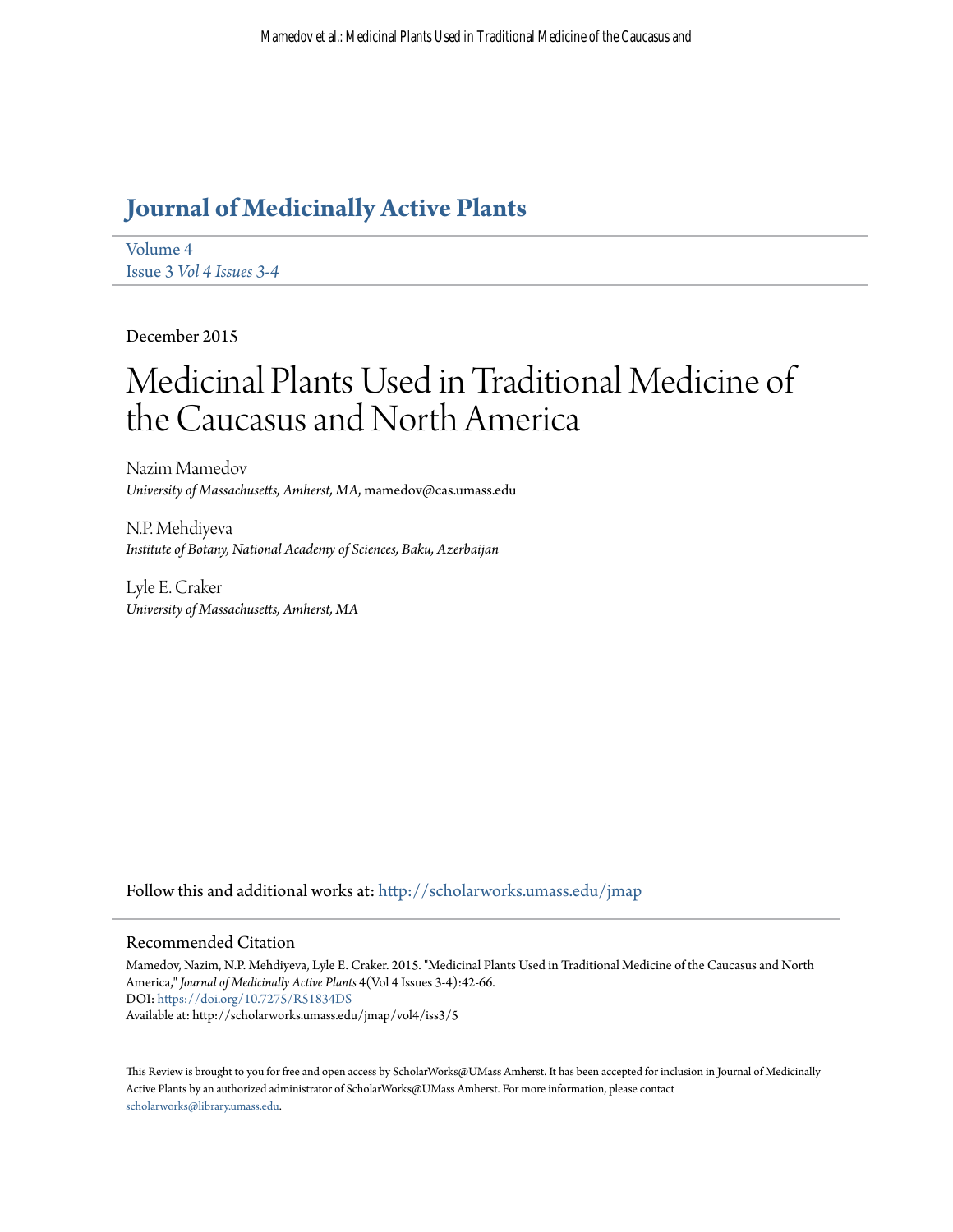#### **Medicinal Plants Used in Traditional Medicine of the Caucasus and North America**

N.A.Mamedov<sup>1\*</sup>, N.P. Mehdiyeva<sup>2</sup> and L.E. Craker<sup>1</sup>

<sup>1</sup>Medicinal Plant Program, Stockbridge School of Agriculture, University of Massachusetts, Amherst, MA 01003, USA <sup>2</sup>Institute of Botany, National Academy of Sciences, Baku, Azerbaijan

**\*Corresponding author:** [mamedov@cas.umass.edu](mailto:mamedov@cas.umass.edu)

**Date received:** March 23, 2015

**Keywords:** Caucasus, flora, folk medicine, herbs, herbal remedies.

#### **ABSTRACT**

**Medicinal plants and preparations derived from plants in the Caucasus and North America regions have for a long time been used for the treatment and prevention of virtually all human afflictions. Even today, countries and people of these areas continue to test and use plants as medicine. Indeed, the study and application of medicinal plants and plant extracts has formed the basis for treatment of several diseases, pain, and other afflictions. Research has revealed that many plants synthesize and accumulate natural constituents that have active physiological and psychological effects on the human body. A number of plant extracts that have been used as medicines over hundreds of years are constituents in most modern prescription drugs. The arrays of environments within the Caucasus Mountains and North America have produced a diverse flora with an assortment of medicinal properties. Due to curative powers, a number of these plant species continue to be used in folk medicines.** 

#### **INTRODUCTION**

Medicinal plants are an important source of medicines for use in traditional herbal remedies and in the development of modern pharmaceuticals. During the past 30 years, constituents from a number of plants have been used in the industrial development of chemotherapeutic drugs to treat human afflictions, such as cardiovascular diseases (Sokolov, 1994-1996; Sokolov and Zamotayev, 1987; Sachdeva and Bhatia, 1980), gastrointestinal problems (Sokolov,

1994-1996; Sokolov and Zamotayev, 1987; Imperato, 1991; Richardson, 1983), respiratory afflicttions (Sokolov, 1994-1996; Sokolov and Zamotayev, 1987), and cancer (Roytta, M. et al., 1987). Indeed, approximately 25 percent of drugs used in medical treatments originated from plants (Sokolov and Zamotayev, 1987; Leung, 1980).

Flora of the Caucasus are very diverse with more than 6000 known species of higher plants (Shreter, et al., 1979). Among these plant materials, an estimated 1000 species have medicinal applications used in traditional folk medicines and approximately 180 species used in scientific medicine. Many of the species used in folk medicine plant materials can be used to supplement commercial pharmaceuticals (Tolmachev, 1980; Shreter, et al., 1979).

Plants with medicinal applications are spread widely across the Caucasus range in forests, steppes, semi-deserts, deserts, grasslands, rocky exposures, and as weeds in farm fields, orchards, and gardens (Gammerman, et al., 1970). Undoubtedly, the diversity of the natural environments in the Caucasus led to the diversity of plant species within the region, more than 600 of which are collected in the wild and about 300 of which are cultivated for medical use.

Among the flora of the Caucasus, several plants and plant extracts continue to be used in the folk medicine of China, India, Korea, Tibet, and other areas. Folk medicines remain popular due to their curative properties, family traditions, and a lack of available pharmaceuticals (Sokolov and Zamotayev, 1987). These plant-based folk medicines are used in home, veterinary practice, and homeopathic products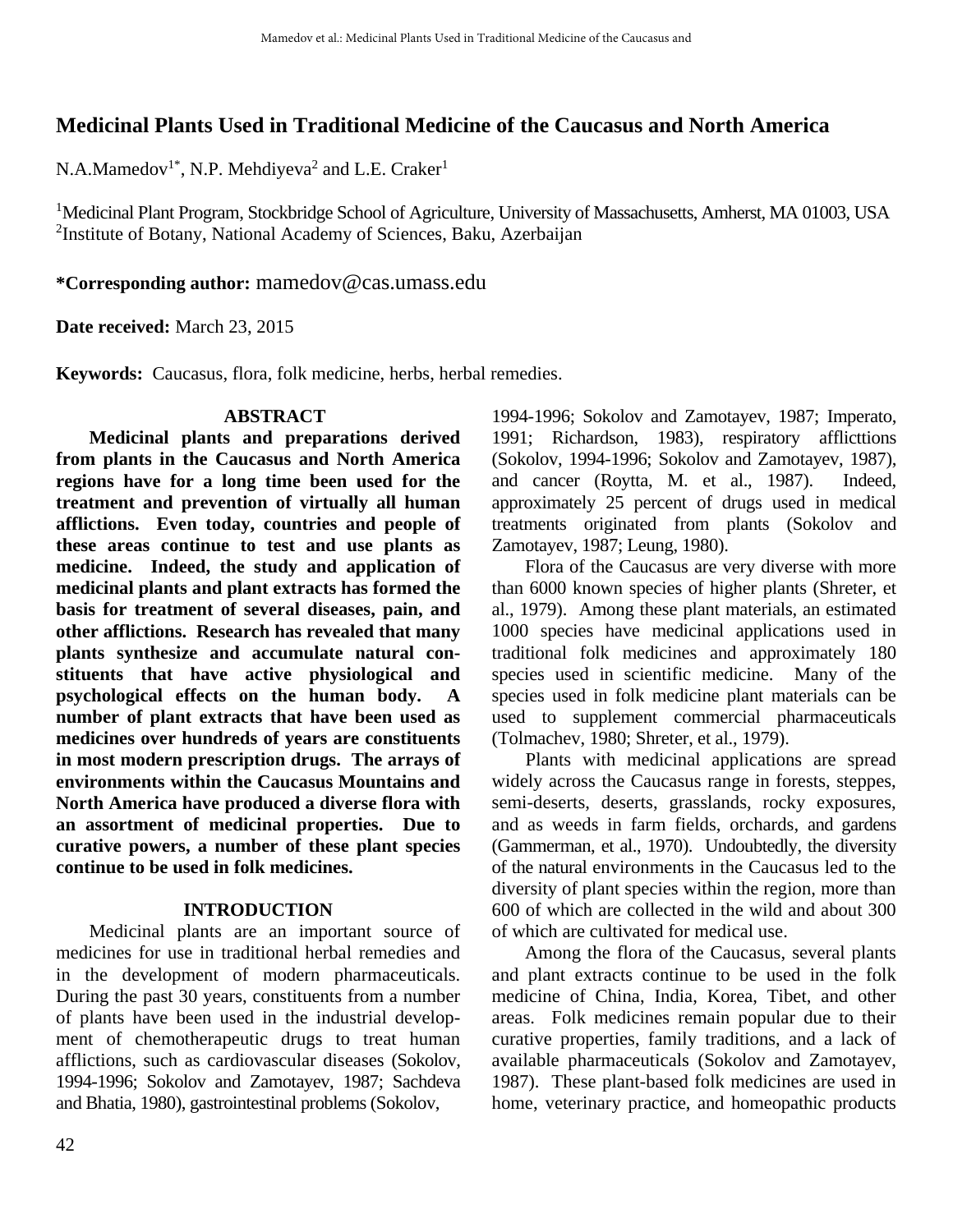(Sokolov, 1985-1993). Country pharmacopoeias list a number of plant species for use as medicine (Aseyeva, et al., 1985; Gammerman and Kuznetzova, 1970; Gammerman, 1976; Samilina and Severtzova, 1999; Sokolov, 1985-1993; Sokolov, 1994-1996; Shreter, et al., 1979).

The current work was to develop an informationalanalytical study of the chemical composition and areas of application of some species of medicinal plants in the flora of the Caucasus and North America in official and folk medicine.

The information-analytical analysis allowed us to identify 31 species of medicinal plants (Mehdiyeva, 2006, 2008). The particular interest is a comparative analysis of the spectrum of medical applications of these 31 species in the official and traditional medicine of, not only the Caucasus and North America, but also the medicine of different countries**.**

#### **Family: Alliaceae J. Agardh - Onion family**

One genera (*Allium* L.) with one medicinal species identified in this family.

*Allium vineale* L. Crow garlic – a perennial plant that reaches a height of 40 to 80 cm. The plant range covers Western, Eastern, and Southern Caucasus, growing in meadows, on grassy slopes, and among shrubs in the subalpine and alpine zone. The plant also grows as a weed in fields and vineyards (Sokolov, 1994- 1996; Grossheim, 1939-1967).

*Traditional medicine use*. The aerial parts of *A. vineales* were used by native North Americans as an anthelmintic for children, antiseptic, diuretic, expectorant, laxative, and tonic. The underground parts were used for treatment of dyspnea and hypertension (Мoerman, 1986).

*Practical applications*. An ointment made from underground parts is used for treatment of felons, paronychia, and tumors (Chen and Snyder, 1989; Hartwell, 1967-1971). The above ground parts are used in food (Sokolov, 1994-1996).

#### **Family: Asteraceae L. - Aster family**

Six genera (*Ambrosia* L., *Arctiuim* L. *Cirsium* Hill, *Inula* L., *Leucanthemum* Hill, *Onopordum* L.) with seven medicinal species identified within the family.

*Ambrosia artemisiifolia* L. Common ragweed – an annual weed plant that reaches a height of 20 to 200 cm. Introduced from North America, the plant covers two regions of the Caucasus, Azerbaijan, and Georgia, growing in the foothills, among crops, along roads, ditches, and waste places (Sokolov, 1985- 1993).

*Traditional medicine use*. The aerial parts of *A. artemisiifolia* were used for therapeutic purposes by native North Americans. In the traditional medicines of early settlers, the aerial parts of *A. artemisiifolia* were used as an astringent for dysentery, antipyretic, anthelmintic, and to induce menses. The plant was also used externally as an antiseptic, poultice, and emollient in the treatment of tumors (Hartwell, 1967- 1971; Millspaugh, 1976).

 *Pharmcological applications*. Aerial parts of the plant contain an essential oil. The roots, leaves, and pollen contain sesquiterpenoids. Anti-testicular atrophy and antibacterial action have been experimentally proven (Matz, et al., 1987; Farnsworth, et al., 1975). The collective sum of the sesquiterpenoids in the plant has prodistocidic action (Vichkanova, et al., 1971); psilostachine and dihyroparthenoid exhibit cytotoxic activity against nasopharyngeal carcinoma (Gorayev, and Sharipova, 1983; Jakhangirova and Serkerov, 2007; Chubunidze, et al., 1984). The pollen is an allergen, causing hay fever with symptoms of asthma (Ado, 1978; Millspaugh, 1976).

 *Arctium lappa* L. Greater burdock – a biennial plant that reaches a height of 60-150 cm. The plant covers all areas of the Caucasus, growing along rivers, stream banks, waste areas, roadsides, housing, and especially in the middle mountain and subalpine zones.

*Traditional medicine use*. The aerial parts and roots of *A. lappa* in the traditional medicine of Russia and a vine infusion of the aerial parts are used for treatment of hemorrhoids and alopecia (Shreter, 1975). In Chinese medicine, a decoction of the aerial parts and the leaves were used as a diuretic and a complex mixture with other herbs to treat the hemorrhages, syphilis, and leprosy. The plant was also used as external treatment for skin diseases and inflammation of the mucous membranes of the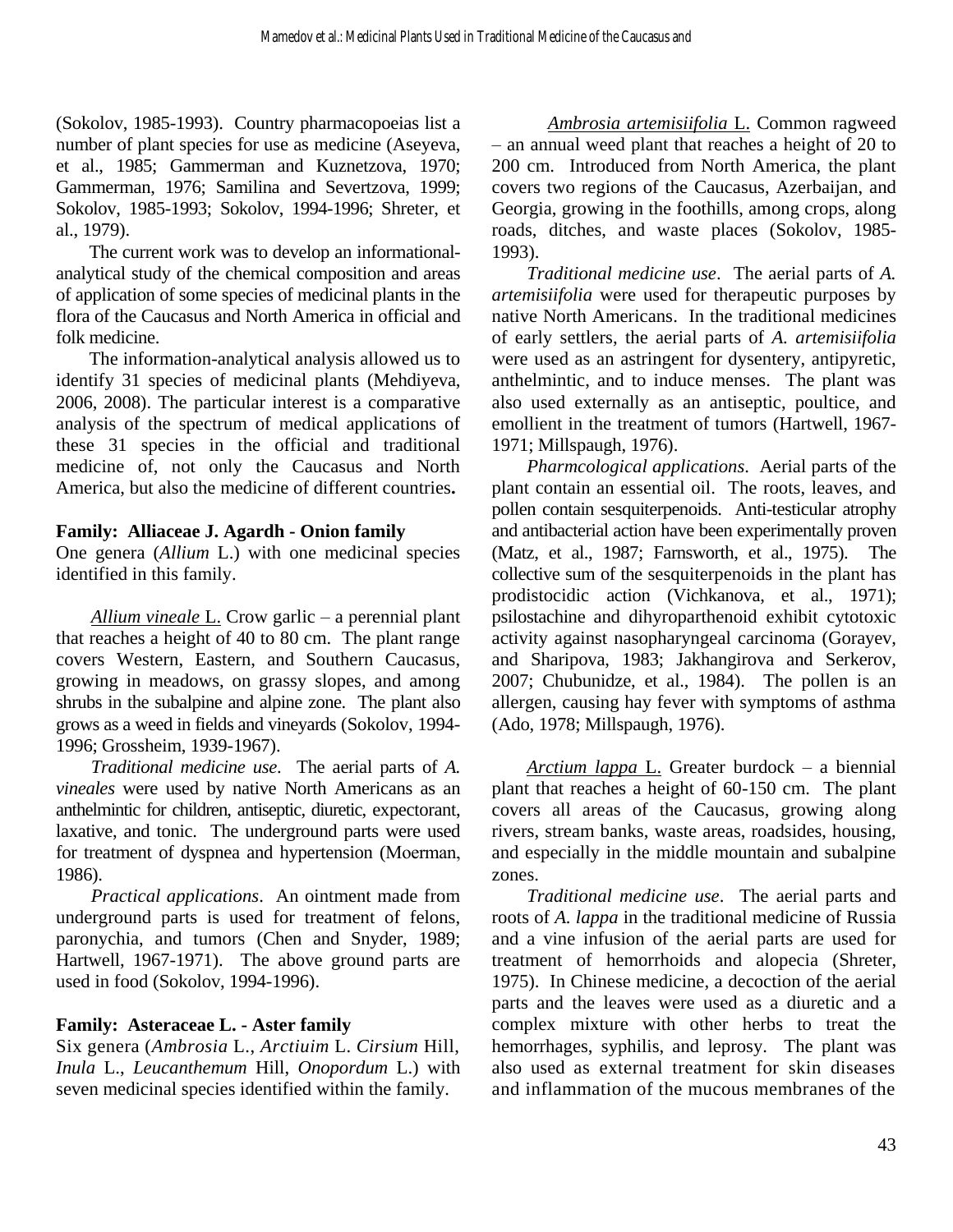genitals. The fruit were included in prescriptions along with other plant materials for treatment of cancer, diabetes, hyper-tension, and nephritis (Tolmachev, 1980; Bazaron and Aseyeva, 1984; Minayeva, 1978; Sokolov, 1985-1993; Sokolov, 1994-1996; Surina, et al., 1974.). In traditional Georgian medicine, the plant fruit are used as an antitumor agent (Sokolov, 1994-1996; Khelaya, 1987). Conversely, the roots of the plant are used in folk medicine.

*Pharmacological applications.* The presence of biologically active substances in the plant determines the therapeutic effect. Experimentally, the aerial parts have a tonic and an antitumor effect ( Balitzki and Vorontzova, 1982; Trutneva, et al., 1971). Linarin, isolated from the aerial parts, has antiulcer, akatsetin – antispasmodic, and antiherpetic action. All the flavonoids exhibit antiviral and antibacterial activity (Vichkanova, et al., 1977; Sokolov, 1985- 1993; Rendyuk, 1978; Sheluto, 1972). In homeopathy, the plant is used as a tonic, diuretic and wound-healing agent (Hoppe, 1975). The plant is poisonous and therefore must be used with caution.

*Cirsium vulgare* (Savi) Ten. Spear Thistle – a biennial weed plant that is 40-150 cm in height. The range of the species, similar to the previous one, covers all areas of the Caucasus. The plant grows along river valleys, thickets, meadows, wastelands, rocky slopes, roads, and houses. The species is also a weed, growing at altitudes of up to 1700 m above sea level (Sokolov, 1985-1993).

*Folk medicine use*. In folk medicine, the most commonly used portion of the plants include the aerial parts and roots. In traditional medicine of the indigenous populations of North America, an infusion and decoction of the aerial parts of *C. vulgare* were used for rheumatism, cancer, hemorrhoids, and bad breath (Moerman, 1986).

 In Germany, the aerial parts of this plant are used internally for diarrhea (Hoppe, 1975). In traditional medicine of Russia and Poland, the plant is used internally and in the form of baths for neuroses in children and intestinal colic (Sokolov, 1985-1993; Paluch, 1984). In Tajik folk medicine, the aerial parts are used topically as a wound-healing agent (Dadabayeva, 1972).

 *Pharmacological applications.* Aerial parts exhibit

antibacterial activity (Sokolov, 1985-1993; Palade, et al., 1974).

 *Inula helenium* L. Elecampane – a perennial plant that is 60-250 cm tall. The plant is distributed in all regions of the Caucasus and grows in forests, meadows, steppe slopes, forest clearings, along the banks of mountain rivers and lakes, orchards and fields at an altitude of 570-2000 m above sea level (Sokolov, 1985-1993).

*Traditional medicine use*. Aerial parts, rhizomes and roots are used for medicinal purposes. In folk medicine of the Caucasus and other former Soviet republics, a decoction, an infusion and a tincture of the rhizomes and roots of *I. helenium* are commonly used in wound healing and as an expectorant, hemostatic, sedative, choleretic, diuretic, diaphoretic, anthelmintic, and as a treatment in the diseases of the gastrointestinal tract, diarrhea, diabetes, jaundice, rheumatism, arthritis, malaria, cystitis, ascites, goiter, boils, carbuncles, septic wounds, itching dermatoses. A decoction of the rhizomes is used as an analgesic and for scabies, in powder form – for venous ulcers (Akopov, 1981; Alekperov, 1998; Aliyev, 1998; Kim, et al., 1986; Ladinina and Morozova, 1990; Minayeva, 1970; Khalmatov, 1984; Sokolov, 1985-1993; Zvik, 1988; Shantzer, 2004). Roots, leaves and flowers are used in folk medicine for the treatment of cancer (Smirnova and Kisileleva, 2007).

 In folk medicine of North America, a decoction of the aerial parts is used for colds, fevers and typhoid. An infusion is typically used for lung diseases. A decoction of the rhizomes and roots is often utilized as a treatment for pulmonary tuberculosis, and flatulence, and as an expectorant and diuretic. The plant may be applied topically as a poultice for rheumatism and arthritis (Moerman, 1986). In folk medicine of Canada, the rhizomes and roots are used for angina, herpes fever, and headache (Arnason, 1981).

 In traditional medicine of Azerbaijan, an infusion of the leaves and inflorescences is used as an expectorant in bronchitis, acute respiratory diseases, and pulmonary tuberculosis (Damirov, 1983). In folk medicine of Abkhazia, a decoction of the leaves and inflorescences is used in respiratory diseases, hypoxia, asthma, jaundice, ascites, and scabies (Sokolov, 1985-1993).

In the folk medicine of North America and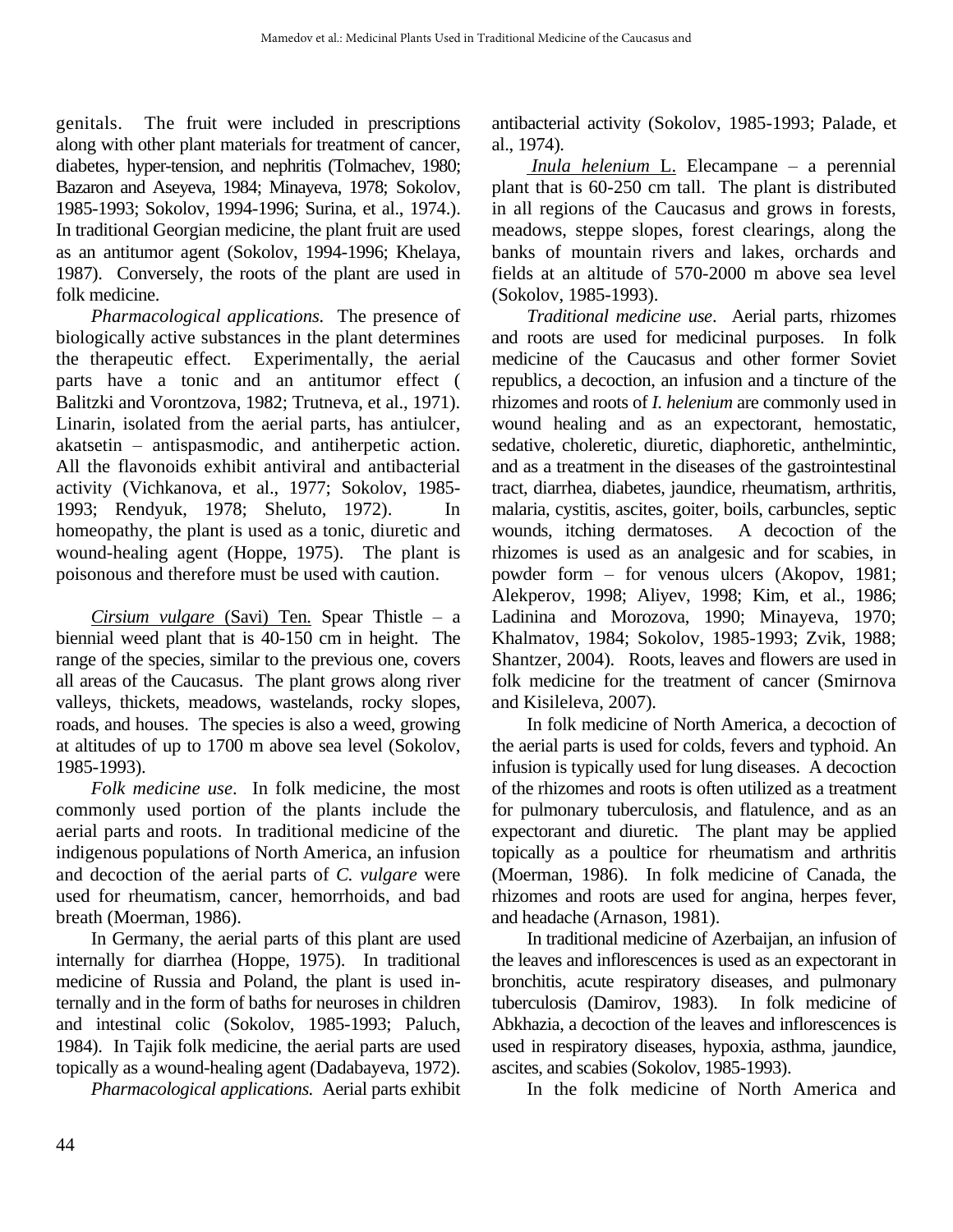Kyrgyzstan, a decoction of the leaves is used as a diuretic and infusion for pulmonary tuberculosis. Dry leaves are used to treat asthmatic children and fresh leaves are applied for erysipelas, ulcers and tumors (Plekhanova and Lugovskaya, 1981; Moerman, 1986; Sokolov, 1985-1993).

*Pharmacological properties.* The experimental data. Wide range of pharmacological activity of *I. helenium* is associated with the presence of a large number of biologically active substances. Research results confirm the antibacterial, antifungal, antiprotozoal, fungistatic activity (against fungi - dermatophytes) of the extract of the rhizomes, roots, sum of sesquiterpenoids, and some essential oil components (alantolakton, izoalantolakton) (Vichkanova, et al., 1971; Vichkanova, et al., 1977; Zinchenko, 1983; Kitanov and Bacheva, 1981; Sokolov, 1985-1993; Rimkene, 1986; Rubinchik, et al., 1976). Experimentally, the research showed that an extract of the rhizomes and roots exhibits antitumor and antiviral activity against influenza virus A (PP) and has insecticidal properties (Manolova and Maksimova, 1988; Sokolov, 1985-1993). Scientists believe that the anti-inflammatory action of rhizomes and roots is due to the essential oil, which has antiseptic (cystitis and urethritis) and anthelminthic properties (Shreter, 1972; Kowalewska and Lutomski, 1978).

*Application in official medicine. I*. *helenium* has been used in herbal medicine for many years. The roots and rhizomes of the plant are officinal. In scientific medicine, a decoction of the roots and rhizomes is used as an expectorant and disinfectant in acute and chronic respiratory diseases and flu. Alanton is a drug containing sesquiterpenoids sum and is prescribed for gastric ulcer, duodenal ulcer, and erosive gastritis (Kluyev and Babayan, 1979; Maskovski, M. D. 1985- 2002; Sokolov and Zamotayev, 1987; Obolentzeva, et al., 1988). In modern allopathic practice, a decoction of the rhizomes and roots is recommended for internal use for neuroses, epilepsy, diabetes, atherosclerosis, diseases of the stomach, pancreas, liver, and gallbladder. Inhalation is prescribed for acute respiratory infections. In a mixture with fish oil and Vaseline, the plant is used topically for polyarthritis (Sokolov, 1981; Blinkov, 1983; Pashinski, 1988). A decoction is also used in gynecology, particularly in algodismenoree, amenorrhea, for the prevention of

preterm birth, and for the hypomenstrual syndrome. The infusion with honey can serve as a fortifying tonic for pregnant women (Korkhov, et al., 1987; Volyn, 1978; Mikhaylenko, 1987). In dentistry, the plant is used with periodontitis, catarrhal, and ulcerative gingivitis-stomatitis (Chekman, 1981). The infusion, decoction, and the juice of fresh leaves are used in practical medicine for improving the condition of diabetics (Kim, et al., 1986).

*Leucanthemum vulgare* Lam. Oxeye daisy – the perennial plant is 15-80 cm tall. The habitat covers all areas of the Caucasus and grows sparsely or in groups in meadows, forest glades, scrublands to the middle mountain zone (Sokolov, 1985-1993).

*Traditional medicine use*. The aerial parts of the plant are for medical purposes. In the traditional medicine of Russia, an infusion and decoction of the aerial parts are used orally as an anti-inflammatory, antispasmodic, sedative, laxative and in the treatment of coliti, and stomachalgia. The plant is also used during gastric and intestinal colic, chronic constipation, hemorrhoids, scrofula (Bluz, 1984; Galkin and Kazakov, 1980; Gammerman, 1976; Damirov, et al., 1983; Sokolov, 1985-1993), pulmonary tuberculosis, respiratory infections, fever, enuresis, headache, toothache, helminths, and neurosis (Sokolov, 1985- 1993; Rubtzov, 1980).

*Folk medicine use*. In folk medicine of North America, the plant was used as an antipyretic, tonic, and for skin diseases (Moerman, 1986). In the Caucasus, the inflorescence and flowers are used as antispastic (Sokolov, 1985-1993).

 Externally, the species is used in the form of baths and douches to treat scrofula, women's diseases, and eye diseases (Zavrazhnov, et al., 1977; Sokolov, 1985- 1993). Powdered leaves mixed with animal fat are used for scabies and skin diseases. Inflorescences and flowers decoction are used as a diuretic, wound healing agent, and for treatment of gonorrhea (Sokolov, 1985- 1993).

*Pharmacological applications.* The experimental data. Flowers contain various biologically active substances. The concept that leaves have a hemostatic effect was established experimentally (Kim and Turchin, 1986; Sagareshvili, et al., 1980;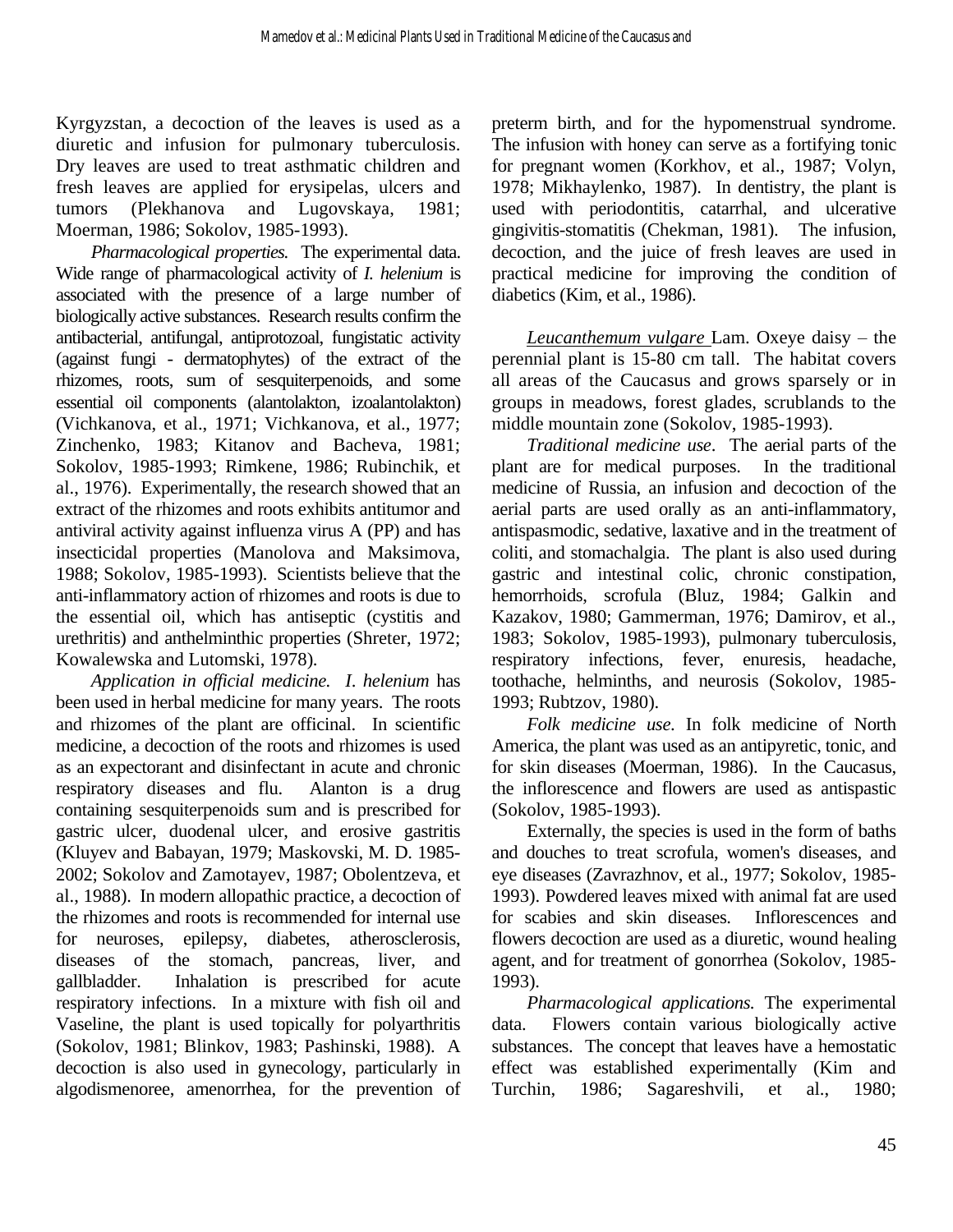Sagareishvili, et al., 1983).

*Onopordum acanthium* L*.* Cotton thistle – the biennial plant is 30-200 cm tall. The species is common throughout all the regions of the Caucasus and is considered as a weed. The species grows individually, in groups in forest clearings, steppe slopes, waste dumps, waste lands, fields, and in the gorges at altitudes up to 2100 m above sea level (Sokolov, 1985-1993).

*Traditional medicine use*. The aerial parts and roots of plant are used for medicinal purposes. The aerial parts of *O. acanthium* have been used as an emetic by the peoples of North America and in Tibetan medicine (Moerman, 1986; Sokolov, 1985- 1993).

*Folk medicine.* In Russian folk medicine, a decoction of the aerial parts is used orally as an expectorant, anti-asthmatic, and diuretic to treat nervousness, tetanus, and carcinomas. The plant is also utilized externally in baths for gonorrhea. Juice and powder are used topically for scabies, dermatoses ulcers, and tuberculosis cutis (Kushnir, 1984; Sokolov, 1978; Sokolov, 1985-1993; Petkov, 1982; Bhattacharyya, 1980).

 Aerial parts have long been used in folk medicine to treat various tumors. The plant is also effective in the rehabilitation period (after cancer surgery) in malignant tumors, skin cancer, scrofula, and purulent skin diseases (Ladinina and Morozova, 1990; Sokolov, 1985- 1993). An infusion and a decoction of the aerial parts are useful in diseases of the gallbladder, respiratory infections, and for hemostasis (Akopov, 1981; Khalmatov, 1984; Hoppe, 1975). An infusion of aerial parts is helpful to the diseases of the kidneys and the bladder (Sokolov, 1985-1993).

 Bulgarian phytotherapists prescribe *Onopordum acanthium* as a tonic which may stimulate the central nervous system (Petkov, 1982). In Bulgaria and France, a decoction of the roots is considered effective for lung diseases and hypo-secretion of the stomach. As an astringent (Sokolov, 1985-1993; Petkov, 1982), the plant helps treat metrorrhagia, uterine cancer, paralysis, and rheumatism. Topically (as an ointment), the plant is used for itching dermatoses (Sokolov, 1985-1993).

In the Caucasus and Bulgaria, the leaf juice of

*Onopordum acanthium* is widely used for long-term healing of purulent wounds, ringworm of the scalp, and abrasions (Alekperov, 1998; Petkov, 1982). The infusion of leaves and flowers helps treat edema of various etiologies (Sokolov, 1985-1993). Decoction from the flowers has wound-healing properties in the form of lotions, which may also be used in treating eye diseases (Petkov, 1982).

*Pharmacological applications.* The experimental data. Various biologically active substances are found in the aerial parts of *O*. *acanthium*, which determine the pharmacological properties. According to microbiologists, the sum of sesquiterpenoids has a protistostatic effect and exhibits antibacterial activity (Bluz, 1984). Researchers established that the infusion of the aerial parts has cardiotonic and hemostatic properties, increasing the tone of smooth muscles (Tolmachev, 1980; Michnik, 1989; Sokolov, 1985-1993; Karl, et al., 1976).

#### **Family: Athyriaceae Aist. - Lady fern family**

One genus and one medicinal species were identified in this family.

*Cystopteris fragilis (L.)* Brittle blade fern – a perennial plant, 6-40 cm in height is distributed from lowlands to alpine zones in all regions of the Caucasus and grows on rocks, screes, placers, rivers and in shady coniferous forests (Sokolov, 1994-1996; Grossheim, 1939-1967).

*Use in folk medicine*. The roots and leaves of the fern are used medicinally. In folk medicine of the indigenous populations of the United States, South Africa, and India, a decoction of the roots was used as an anthelmintic (Sokolov, 1994-1996; Shreter, 1972). The leaves are used in the United States for diseases of the chest, and as a tonic, emollient, expectorant and febrifuge (May, 1978).

 In folk medicine of Russia, particularly in the Crimea, the leaves are used for intestinal diseases. However, in the Urals, the plant is used as an analgesic during physical exertion and for smoking as a treatment of asthma (Rubtzov, 1971; Sokolov, 1994-1996).

*Pharmacological properties*. Studies have determined that an aqueous and alcoholic extract of the rhizomes and leaves exhibits bacteriostatic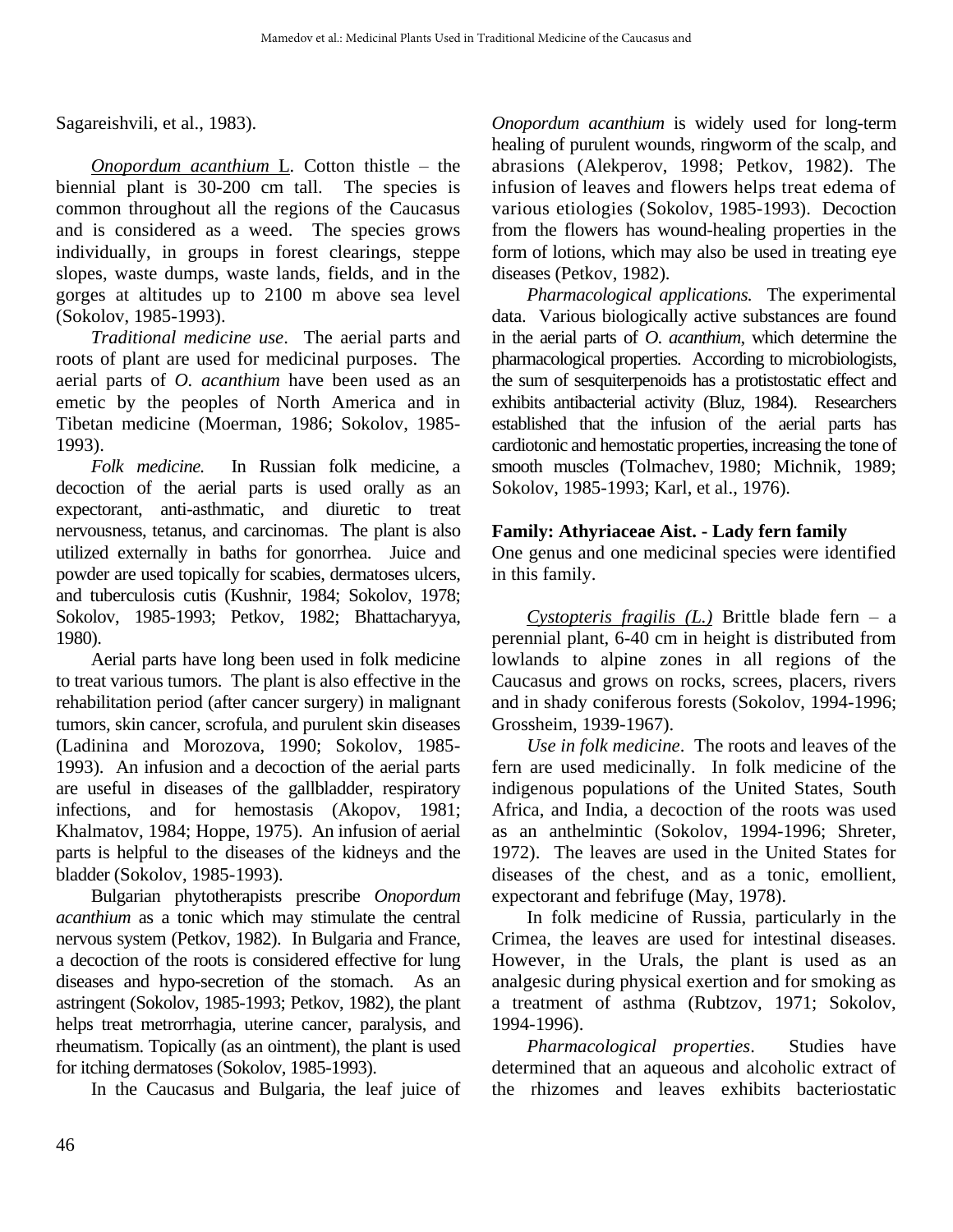activity (Stetzenko, et al., 1984). In veterinary medicine, the fresh leaves are effective topically for poultices and as a decoction when taken orally for dislocation of the shoulder joint in horses (Sokolov, 1994-1996).

#### **Family: Berberidaceae Juss. - Barberry family**

One genus and one medicinal species were identified in this family.

*Berberis vulgaris* L*.* European barberry – the shrub may grow up to 2.5 m and is distributed in the Northern part of the Caucasus. The plant grows on forest edges, bush land, mixed and deciduous forests, rocky slopes, and from lowlands to the middle mountain zone (Sokolov, 1985-1993; Grossheim, 1939-1967).

*Use in folk medicine*. Roots, the bark, branches, leaves and fruits are all used in medicine. In the Caucasus, a fruit decoction is used as a diuretic and for malaria (Damirov, et al., 1983; Umikov, 1973). In Russian folk medicine, an infusion of the roots is used for colds, stomach diseases, scurvy, antipyretic, and diaphoretic. The broth may treat fever, diseases of the eye and mouth, tuberculosis, pleurisy and increases appetite (Sokolov, 1985-1993). Furthermore, the leaves are used to treat cancer (Smirnova and Kisileleva, 2007); roots and the bark are recommended to treat gout, rheumatism, liver disease, gallstones, jaundice, and inflammation of the kidneys and bladder. Barberry fruits are used for high blood pressure. A decoction of the roots can be used as medicine in healing female genital system diseases (Ladinina and Morozova, 1990).

 In folk medicine of Belarus, the fruits are used for hypertension (Sokolov, 1985-1993). In China, Mongolian and Tibetan medicine is used to treat tuberculosis, diseases of the mucous membranes of various organs, and as a diuretic (Sokolov, 1985-1993). In Indian medicine, the roots are used as a laxative and antiseptic to treat general weakness, scarlet fever, and mental disorders (Sokolov, 1985-1993). The roots may also be formed into a tonic.

*Pharmacological applications.* The experimental data. The content of alkaloids in all parts of *B. vulgaris*, determines the pharmacological properties. In addition, literature indicates that alkaloids isolated from the root bark of *B. vulgaris* have antibacterial activity; berbamin and oxiacantin have hypotensive action; berberine and yatrorritsin have a tonic effect on the smooth muscles of the intestine; and chlorides of columbamine and palmatine have antiprotozoal activity. Azerbaijani scientists discovered that the preparation from the bark of the branches is effective in treating post-partum bleeding. An alcoholic extract of the bark and branches is very potent and contains a sum of alkaloids possessing sympathicotropic properties (Aliyev, 1998; Damirov, et al., 1975). In India, the infusion made from bark of the branches is considered to be a useful tonic. When Berberin bisulfate is isolated from leaves, *B. vulgaris* has choleretic properties. A tincture prepared from the leaves causes the contraction of smooth muscles of the uterus and vasoconstriction, accelerating blood clotting, and resulting in a moderate choleretic effect (Sokolov, 1985-1993). Animal studies have also found an antispasmotic action of the leaves. Evidence indicates the purple leaves of *Berberis* sp.are a source of vitamin E (Sokolov, 1985-1993).

 The Azerbaijani scientists provided evidence that the fruits are very effective in the treatment of diabetes (Damirov, et al., 1975). Additionally, an infusion prepared from the fruits may be used as an antibacterial, sedative, and hypotensive (Sokolov, 1985-1993).

*Application in officinal and practical medicine*. *B*. *Vulgaris* roots have been historically classified as an officinal medicine in the United States and are used to treat dysentery and gastric diseases (Krochma and Krochmal, 1975). In the practical medicine of the U.S., root bark extracts are prescribed for hemorrhoids and the gall bladder (Yordanov, et al., 1970). Meanwhile, phytotherapists of Bulgaria prescribe a tincture of the roots for kidney disease, gout, rheumatism, and lumbago (Yordanov, et al., 1970).

 Some literature describes how the bark of the common barberry roots is effective for treating liver, stomach, and throat tumors (Hartwell, 1967-1971). In obstetric practice, *B. vulgaris* leaves are used for atonic postpartum hemorrhage, subinvolution of the uterus, and during inflammation provoked bleedings (Maskovski, 1985-2002). In homeopathy, *B. vulgaris* root bark is also used to treat metabolic disorders, kidney disease, gout and hemorrhoids (Kiseleva, et al., 2002; Mehdiyeva, 2009).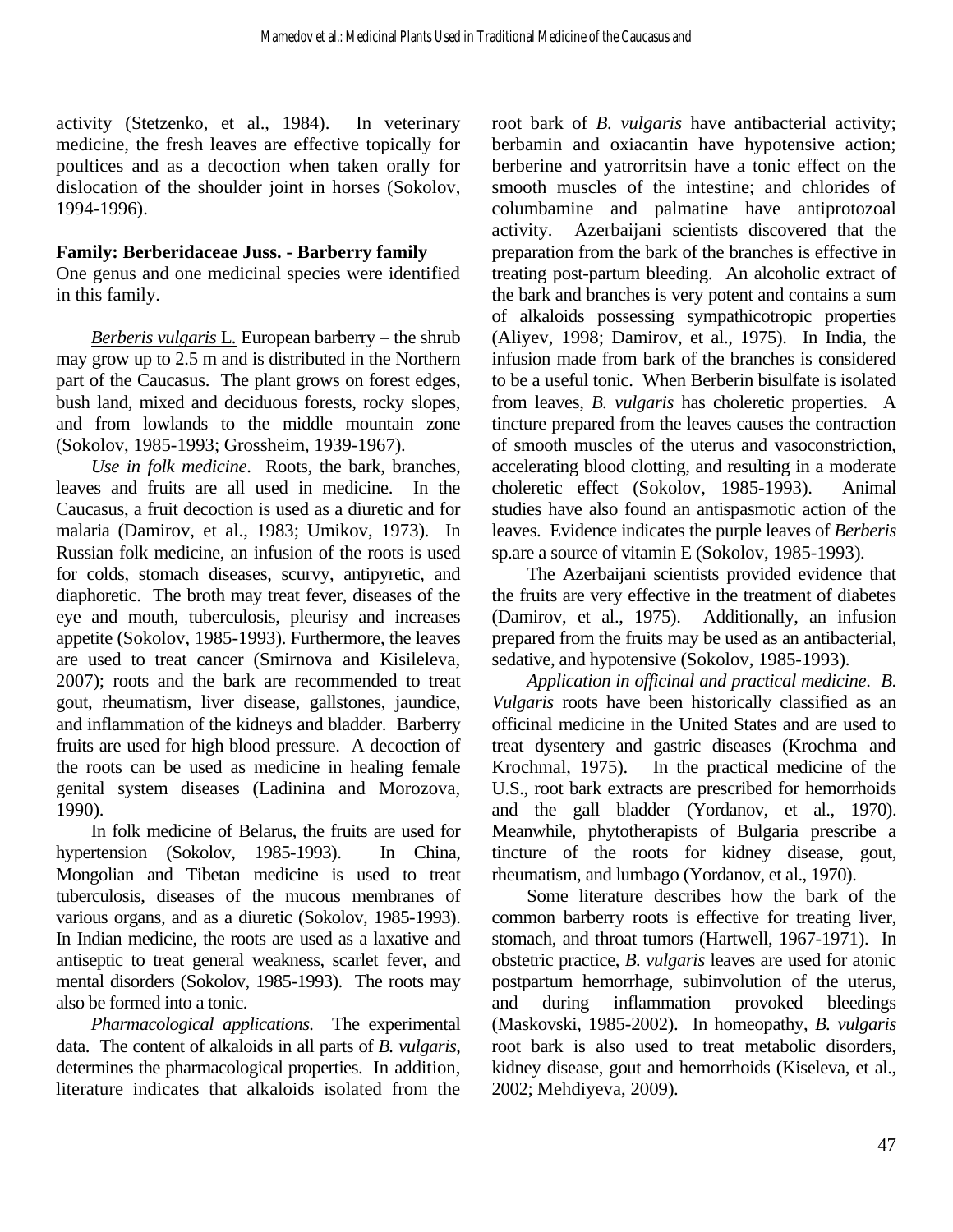#### **Family: Betulaceae S.F.Gray - Birch family**

One genus and one medicinal species were identified in this family.

*Corylus avellana* L. Common hazel – the shrub is approximately 2-5 m tall and rarely reaches 7-9 m in height. The habitat includes all areas of the Caucasus, such as river banks, lakes, thickets, and in mixed deciduous forests (especially comprised of oak, hornbeam, beech and lime). Occasionally, the plant forms thickets (Sokolov, 1985-1993; Grossheim, 1939-1967). The wood, bark, leaves, fruits, fruit oil and pollen are all used in medicine.

*Use in folk medicine*. In the Caucasus, the bark is used as an astringent for dysentery and antipyretic. *C*. *Avellana* acts as a decoction of the roots for malaria, while the broth and fruit powder may be used for colitis (Alekperov, 1998; Sokolov, 1985-1993). The leaves help treat intestinal diseases (Eristavi, 1971). The fruit oil is very effective in cholelithiasis. Furthermore, when the plant is combined with honey, rheumatism and anemia may be treated (Sokolov, 1985-1993).

Native Americans used the bark of *C. avellana* in the form of a patch and fruit oil to treat tumors (Sokolov, 1985-1993; Sokolov, 1994-1996). An ointment may also be derived from leaves and have the ability to treat cancer (Hartwell, 1967-1971). In Russian folk medicine, the leaves of hazel are used as a decoction for anemia, vitamin deficiency, and rickets (Alekseyev and Yakimova, 1975). The literature also contains data on the use of hazelnut oil fruits to treat ascariasis (Alekseyev, 1977; Damirov, et al., 1983).

*Pharmacological properties*. Scientific studies revealed that the essential oil and other constituent parts of the cortex have a vasoconstrictor effect. Alcoholic extracts and alkaloids isolated from the leaves exhibit antibacterial activity (Yordanov, et al., 1970; Sokolov, 1985-1993).

 *Application in practical medicine*. A liquid called "L-2 forests" obtained by dry distillation of the wood is used to treat various skin diseases, such as eczema, neurodermatitis, streptococcus, psoriasis, and dermatophytosis. Bark infusion is prescribed for varicose veins and varicose ulcers. A decoction of the leaves may also help cure prostatic hypertrophy (Yordanov, et al., 1970; Sokolov, 1985-1993). In veterinary medicine, pollen is used as an effective treatment against diarrhea (Sokolov, 1985-1993).

#### **Family: Capryophyllaceae Juss. - Carnation family.**

One genus and one medicinal species were identified in this family.

*Cerastium holosteoides* Fries or *С. caespitosum* Golib Common mouse-ear – a perennial plant, approximately10-30 cm in height, is distributed throughout the Caucasus. Frequenly, *C. holosteides*  grows in meadows, bushes, along river banks, shingles, weedy places, and across mountain belts (Sokolov, 1985- 1993; Grossheim, 1939-1967).

*Use in folk medicine*. In North America, the roots are used in the treatment of malignant tumors (Hartwell, 1967-1971).

#### **Family: Euphorbiaceae Juss. - Spurge family**

One genus and one medicinal species were identified in this family.

*Euphorbia maculata* L. Spotted spurge – an annual plant, 10-20 cm in height, has a habitat covering the regions of Azerbaijan and Georgia. The general distribution includes Western Europe and North America. The plant grows up to the middle mountain belt, throughout weedy places, along roads, and sea shores.

 The milky sap is used in the United States and Mexico as an anti-carcinogenic and to destroy warts (Hartwell, 1967-1971).

#### **Family: Fabaceae Lind L. Leguminosae Juss.***-* **Bean family**

Three genera and three medicinal species were identified in this family.

 *Amoria repens* L. C. Presl. Trifolium repens L. Dutch clover – a perennial plant, 10-40 cm in length, is distributed in all regions of the Caucasus. The plant frequently grows in wet meadows, along streams, ditches, gravel, and to the top of mountain belts (Sokolov, 1985-1993; Grossheim, 1939-1967).

*Use in folk medicine*. The aerial parts and roots are primarily used for medicinal purposes. In the folk medicine of Russia and Ukraine, aerial parts of *A.*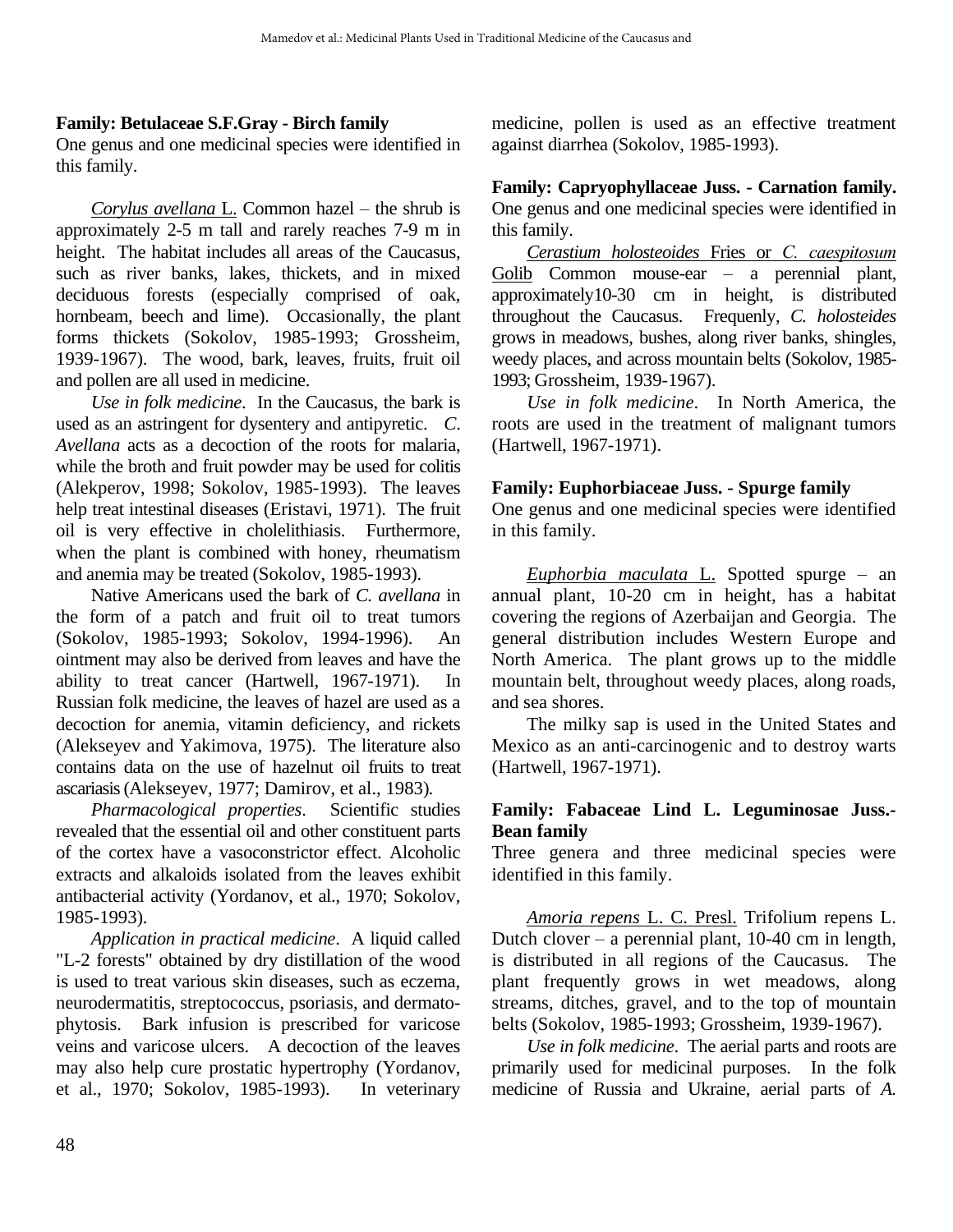*repens* are applied topically for treatment of felons, an infusion is used to treat bronchial asthma, headaches, and dizziness. The plant is also used as a general tonic, analgesic, antitoxic, diuretic and wound-healing agent. In Siberia, a water-alcohol tincture of the inflorescences and flowers is used in epilepsy, hernia, pulmonary tuberculosis, gynecological disease, colds, gout, poisoning, suffocation, and externally, as an antiinflammatory poultice and paronychia (Sokolov, 1985- 1993).

 In the United States, aerial parts of *A. repens* are prescribed as an anti-carcinogenic in the form of compresses and ointments. In Germany, the aerial parts are used for gynecological diseases. The inflorescence and flowers treat rheumatism, gout and glands tumors (Sokolov, 1985-1993; Hoppe, 1975).

*The experimental data*. The aerial parts of *A. repens* have a strong P-vitamin activity, are bactericidal with respect to mycobacteria, and have a vasoconstriction effect (Sokolov, 1985-1993).

*Trifolium pratense* L. Red clover – a perennial plant, 20-50 cm tall, has a habitat covering all the areas of the Caucasus. The plant grows in meadows, grassy slopes, woods, gravel, and the subalpine zone (Sokolov, 1985-1993; Grossheim, 1939-1967).

 *Use in folk medicine*. The roots and aerial parts of the plant are used in folk medicine.

 The people of Caucasus used the infusion of the aerial parts of *T. pratense* for the treatment of gynecological diseases. The tincture of flowers is used to treat gout and poisonings. The water-alcohol tincture may treat pulmonary tuberculosis, gynecological problems, and hernias. Flowers are used externally as a wound-healing agent as well as paronychia, ear and eye diseases (Sokolov, 1985-1993).

 The U.S. and UK utilize a decoction externally in the form of patches, compresses, and poultices prescribed for malignant tumors (Hartwell, 1967-1971). For example, the aerial parts of *T. pratense* are prescribed as an anti-sclerotic for headaches and dizziness. The plant is also used as an antiseptic, antiscorbutic, anti-rickets, astringent, antimalarial, and diuretic agent. Boiled roots are useful for hernias, inflammation of the appendages and as an antitumor agent (Sokolov, 1985-1993; Smirnova and Kisileleva, 2007). Fresh leaves that are used externally have hemostatic and wound-healing effects. Decoctions of the leaves are used topically and are effective for abscesses, burns, an antitumor agent, emollient, anti-inflammatory and as an analgesic agent. In folk medicine, the roots, leaves, aerial parts, and inflorescences are used to treat cancer (Ladinina and Morozova, 1990; Volyn, 1978; Smirnova and Kisileleva. 2007).

*Pharmacological properties.* The pharmacological activity of *T. pratense* is associated with the presence of a large number of biologically active substances. Scientific studies found that alcohol precipitated a fraction of the aqueous extract, which inhibits the growth of malignant tumors in rats (Sokolov, 1985- 1993; Frainshtat, et al., 1980). The sum of flavonoids collected from the aerial parts has anti-atherosclerotic action and delays the development of hypercholesterolemia (Dorofeyenko, 1975; Kameoka, et al., 1977).

*Vicia angustifolia Reichard* Common vetch *–*  Annual plant, 15-80 (90) cm tall. The species is distributed in all the regions of the Caucasus, up to the middle mountain zone. The plant grows in meadows, bushes, and as a weed in crops (Sokolov, 1985-1993; Grossheim, 1939-1967).

*Use in folk medicine*. Native Americans primarily used the plant as an analgesic agent for headache (Moerman, 1986).

*Pharmacological properties.* Researchers determined that the leaves are active against yeast cells (Sokolov, 1985- 1993

 *Castanea sativa* Mill. Chestnut – a tree up to 30-35 m in height and 1.5-2 m in diameter with a wide spreading crown. The range of the plant includes the Caucasus, Western, Eastern and Southern Transcaucasia. The plant grows in deciduous forests, mainly on the northern slopes at altitudes of 800-1800 m above sea level and forms groves along the canyons and mountain valleys (Sokolov, 1985-1993; Grossheim, 1939-1967). The leaves, fruits, the pollen and the peels of *C. sativa* are used in medicine.

*Use in folk medicine*. In the Caucasus folk medicine, the fruit is used as a diuretic and boiled for dyspepsia. Fruit oil is also used for medical purposes.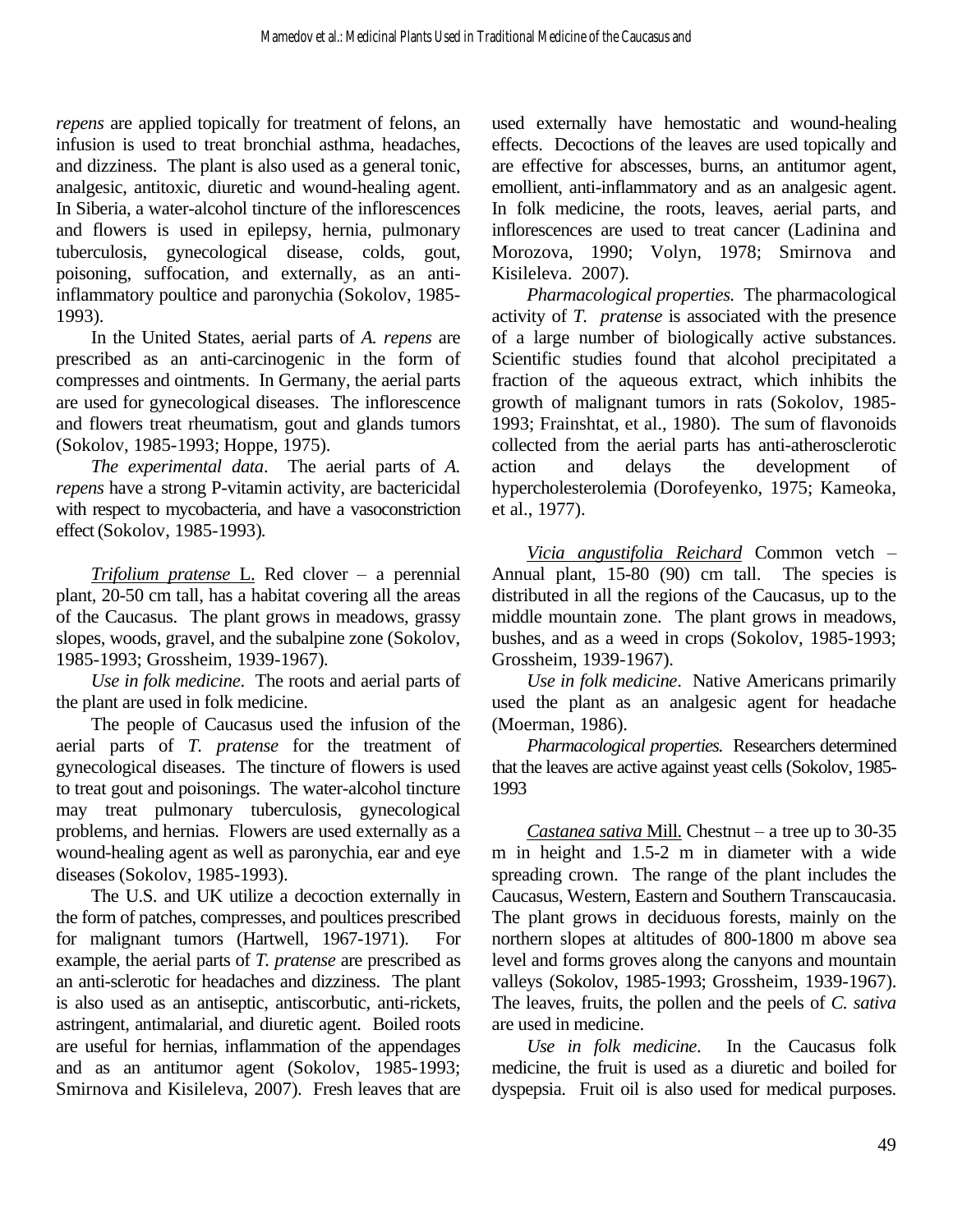The cupule is used as an astringent (Alekperov, 1998; Sokolov, 1985-1993; Umikov, 1973). Information about the use of the pollen of Castanea sativa for stagnation in the liver, prostatitis and varicose veins is found in literature. Pollen also regulates blood circulation and improve the composition of blood (Kayas, 1975).

 *Pharmacological properties.* The aqueous extract of Castanea sativa has antibacterial activity. Preparations of leaves have tonic, astringent and styptic properties. The species is used to treat fever and malaria during strong coughs of varying origin, respiratory diseases and rheumatism (Sokolov, 1985-1993).

 *Use in official medicine.* Castanea sativa leaves are officinal in the U.S. and are used in homeopathy (Sokolov, 1985-1993).

#### **Family: Hypericaceae L. -St. John's wort family**

One genus and one medicinal species were identified in this family.

*Hypericum perforatum* L*.* St. John's wort – a perennial plant 30-100 cm in height that is distributed in all regions of the Caucasus. The plant grows in forests, shrubs, meadows, rocky slopes, subalpine meadows, mountain forests, steppes, crops, up to the medium, but rarely on the upper mountain zone (Sokolov, 1985- 1993; Grossheim, 1939-1967). The aerial parts may also be used in medicine.

*Use in folk medicine.* St. John's wort has been used to treat external wounds for over a thousand years. The first information about the healing properties of *H. perforatum* was found in the works of Hippocrates, Theophrastus, Paracelsus, Phapius, and Abu Ali Ibn Sina (Avicenna) (Sokolov, 1985-1993).

 In Azerbaijan, the aqueous extract of *H. perforatum* is used inside for light and medium forms of diabetes. Infusion of flowers used internally for intestinal disorders, such as an analgesic for pain in the abdomen and a tonic and sedative for diseases of the nervous system (Alekperov, 1998; Damirov, et al., 1983).

 In North America, the plant is used for wound healing (Sokolov, 1985-1993). In traditional Indian medicine*, H. perforatum* is commonly used for treatment of snakebite wounds (Sokolov, 1985-1993). In French folk medicine, the plant is widely used for burns (Sokolov, 1985-1993). In folk medicine of Bulgaria, the species has long been used for increased gastric acidity, gout, sciatica, rheumatism, hemorrhoids, nocturnal enuresis in children, diarrhea and nervous disorders (Sokolov, 1985-1993). On the British Isles, the plant is used for lesions of the skin and as an anthelmintic (Vickery, 1981). In traditional medicine of Russia, the juice from the aerial parts of *H. perforatum* are used to treat asthma, colds, gastric and duodenal ulcers. An aqueous infusion is also used for the prevention of scurvy (Nikolayev, 1979; Sokolov, 1985-1993; Shantzer, 2004). St. John's wort is used in folk medicine for the treatment of cancer (Smirnova and Kisileleva, 2007). In folk medicine of Lithuania and Ukraine, an infusion of *H. perforatum* is used for the treatment of cancer of the liver, stomach, ovaries, and goiter (Sokolov, 1985-1993). In Moldova, the infusion is used in chronic colitis, and tincture for gingivitis and stomatitis*.* For Uzbek folk medicine, the ash of the plant in cottonseed oil is used to prepare an ointment for the treatment of skin diseases (Sokolov, 1985-1993).

 According to previous studies, leaves of *H. perforatum* heal wounds, malignant ulcers, and have a diuretic effect. Infusions made from the flowers are used orally for coughs, dyspnea, ascites, congestive heart failure, and externally, for the treatment of rheumatism (Sokolov, 1985-1993). Emulsions are often used for treating burns, pityriasis leg ulcers (Churolinov, 1979), gastric ulcer, and duodenal ulcers. The fruits are used as an emollient, laxative, and for the antibacterial activity (Ladinina and Morozova, 1990; ). In veterinary practice, *H. perforatum* is used as anthelmintic agent (Sokolov, 1985-1993).

*Pharmacological properties.* The experimental data. *H. perforatum* pharmacological activity is due to the presence of a large number of biologically active substances such as flavonoids, alkaloids, essential oils, vitamins C and E, coumarins, tannins, saponins, nitrogen compounds, phenols, phenol carboxylic acids, catechins, and anthraquinones. Scientific studies suggest that 10% broth has bacteriostatic properties against dysentery bacteria.

 According to experimental data, infusions and extracts of the aerial parts stimulate the heart and increase blood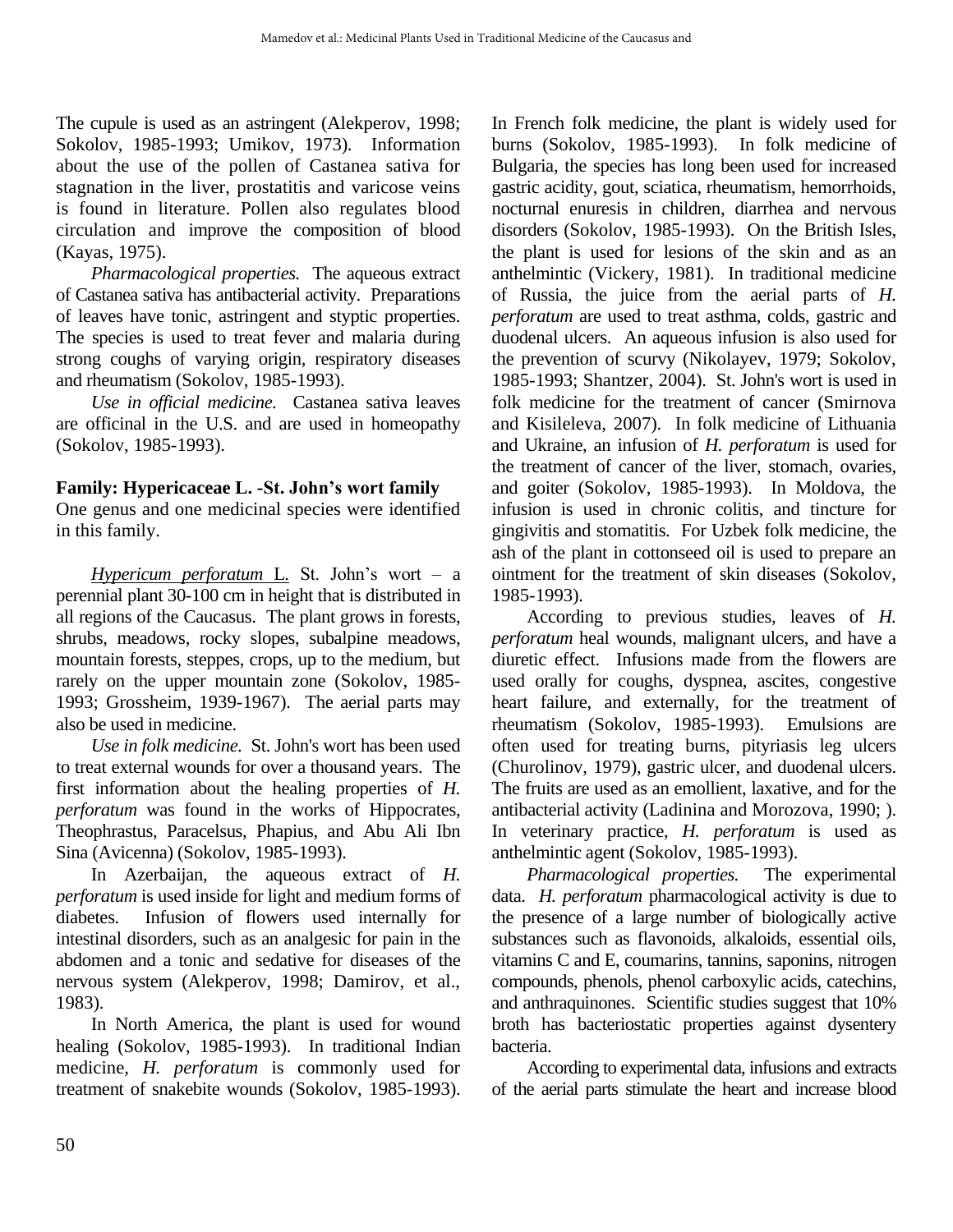pressure. Researchers determined that the volatile fraction and the juice have protistocidic and bacteriostatic properties, and an acetone extract of the ripe pericarp has a bacteriostatic effect on Staphylococcus, Streptococcus, Salmonella and Shigella (Kitanov and Bacheva, 1981; Sokolov, 1985-1993).

*Application in official medicine.* St. John's wort is one of the most popular medicinal plants. The plant is GRAS and is included in the pharmacopoeias of many countries. In the former USSR, a drug named Novoimanin was developed from the plant. The species was prescribed topically for treatment of infected wounds, burns, abscesses, ulcers, pioderminis, mastitis, rhinitis, pharyngitis, and sinusitis (Kluyev and Babayan, 1979). In the form of aerosols, the plant was used for pneumonia and pneumoempyema (Maskovski, 1985- 1988). Furthermore, the species has a positive effect in the treatment of pulmonary tuberculosis and tuberculous laryngitis. (Sokolov, 1985-1993). St. John's wort also has the ability to lower blood pressure and treats acute catarrh of the upper respiratory tract.

 A medication made in Czechoslovakia named "Florists" is used for the treatment of gynecological diseases (Matzku and Kreicha, 1981). In Romania and Poland, St. John's wort is used for neurasthenia, neuralgia, wound healing, and as a haemostatic. In France, the plant is used for stimulating the activity of the heart, tissue regeneration, and as a diuretic. In Germany, a drug with a tonic effect wasp produced with the assistance of St. John's wort (Maskovski, 1985-1988; Sokolov, 1985- 1993).

 In homeopathy, *H. perforatum* is prescribed for acute pains of neuralgic character and nerve trauma. Lastly, St. John's wort may be used in the treatment of thrombophlebitis and venous leg ulcers (Kiseleva and Tzvetaeva. 2002; Sokolov, 1985-1993).

#### **Family: Juncaceae Juss. - Rush family**

One genus and two medicinal species were identified in this family.

*Juncus bufonius* L. Toad rush – an annual plant that is 10-50 cm tall and is distributed in all regions of the Caucasus. The plant may be found on sandbanks along rivers, ditches, fields, damp and shady areas (Sokolov, 1994-1996; Grossheim, 1939-1967).

*Use in folk medicine.* The aerial parts of the plant are used in medicine. In North America, these portions are used orally as a means of stimulating the central nervous system, as a diuretic, and externally as a lotion for skin diseases (Мoerman, 1986). In Tibetan medicine, the aerial parts of *J. bufonius* are believed to be useful in obstetric practice for women's diseases. In folk medicine of Russia (Siberia), the plant is used as a diuretic in nephrolithiasis, a laxative, analgesic agent, and as a lactogenic (Grinevitch, 1990; Sokolov, 1994- 1996). In the Caucasus, the fruits of *Juncus bufonius* are used in ascites, diarrhea and metrorrhagia (Sokolov, 1994-1996).

*The experimental data.* The protistocidic activity (Fruentov, 1987; Williams and Harborne, 1975) of this plant is associated with the presence of carotenoids, flavonoids and steroids in the above-ground parts of the plant.

 *Juncus effusus* L*.* Soft rush – a perennial plant 50- 100 cm in height. The habitat covers all the areas of the Caucasus. The plant grows in bogs, marshy meadows, river banks, and in ditches from the lowlands up to the subalpine zone (Sokolov, 1994-1996; Grossheim, 1939-1967).

 *Use in folk medicine.* The aerial and underground parts of the plant are used for therapeutic purposes. A decoction of the aerial parts of *Juncus effusus* is used in North America to increase salivation. Additionally, the plant contributes to infusion in the form of lotions, which are used for disorders of the musculoskeletal system in children (Мoerman, 1986).

 In Japanese medicine, *J. effusus* aerial parts are used for gonorrhea (Shreter, 1975). In traditional medicine of Russia (Far East), an infusion of the aerial parts of this plant is used as an analgesic, diuretic for urolithiasis and nephritis, and disurethic phenomena. A decoction of the core of the stems is utilized for pleural effusion, respiratory diseases, and urolithiasis. Applications are typically applied to ulcers and boils. The underground parts of the plant are effective as a diuretic and a haemostatic agent (Shreter, 1975; Bhattacharyya, 1980; Mody, et al., 1982).

 In the Caucasus, the underground parts and flowers of *J. effuses* are used in the form of infusions as a diuretic for nephrolithiasis, dysuria, ascites,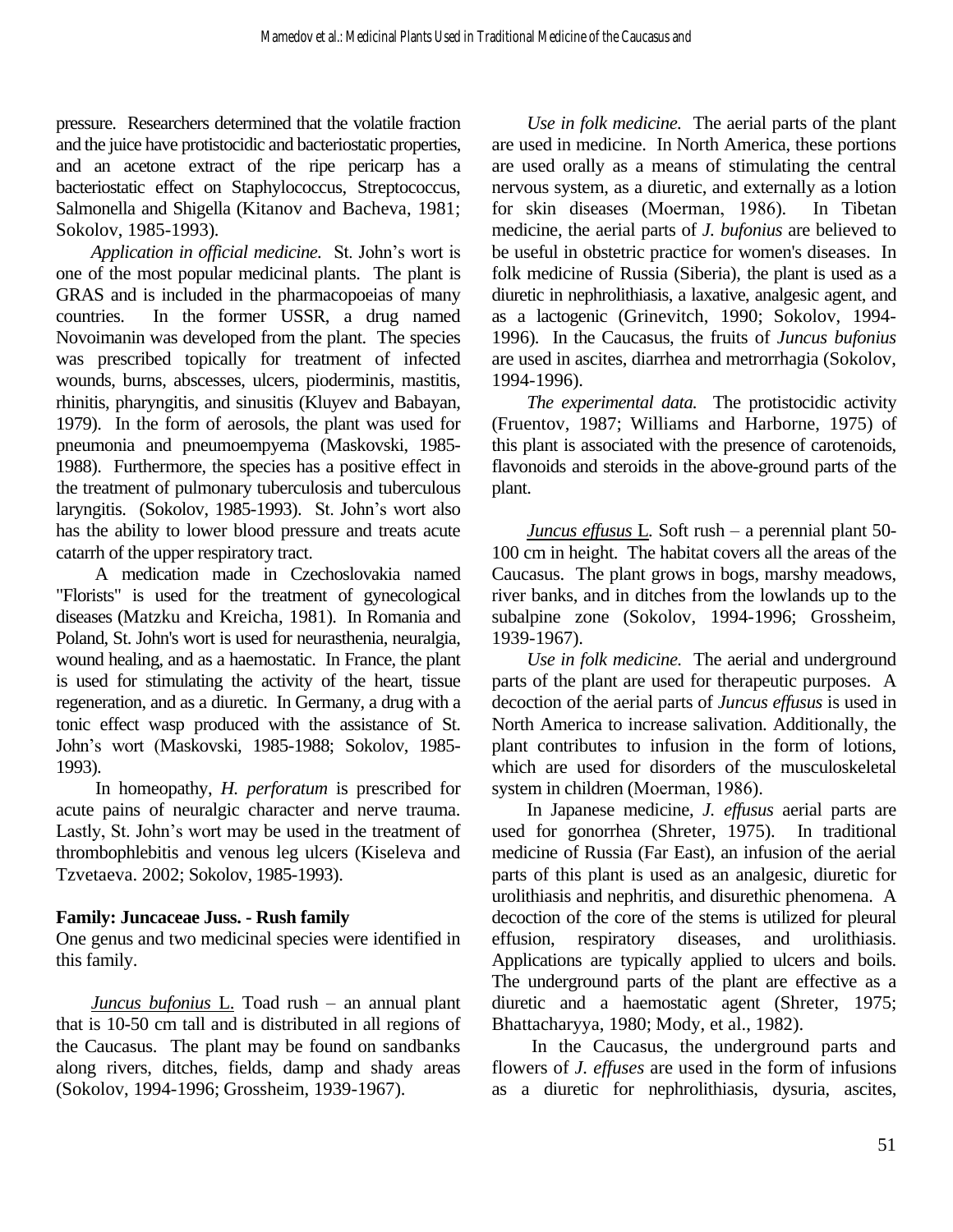diarrhea, and metrorrhagia (Sokolov, 1994-1996). In homeopathy, a tincture from the underground parts is used in diseases of the kidneys, urinary tract, and gall stones (Shreter, 1975).

#### **Family: Lamiaceae Lindl - Mint family**

One genus and one medicinal species were identified in this family.

*Stachys palustris* L. Marsh woundwort – a perennial plant 60-110 cm in height. The weed is distributed in all regions of the Caucasus. The plant grows in forests, forest edges, wet meadows, river banks, and among the bushes. The aerial parts and the roots are used in medicine (Sokolov, 1985-1993; Grossheim, 1939- 1967).

*Use in folk medicine*. In folk medicine of the Caucasus, the leaves of *S. palustris* are used as a wound-healing agent, treatment of sore throat, and scrofula (Sokolov, 1985-1993). In traditional medicine of Russia, *S. palustris* has a wide and diverse application. Aerial parts of the plant are an effective sedative during hysteria, epilepsy, and hyperkinesis. The plant is also used as a choleretic, anti-toxic, antiexudativ, anti-inflammatory, and diuretic. An infusion of the aerial parts is used to treat hypertension, heart failure, stroke, fainting and flatulence (Zavrazhnov, et al., 1977; Sokolov, 1985-1993). Grass is also used for the treatment of cancer (Smirnova and Kisileleva, 2007).

*Pharmacological properties.* The experimental data. The spectrum of *S. palustris*' pharmacological activity is believed to be due to the presence of a large number of biologically active substances. Research indicates that the extract of the flavonoids sum and phenol carboxylic acids has sedative and hypotensive properties (Sokolov, 1985-1993; Fruentov, 1987; Maly, 1985). The volatile fraction exhibits antibacterial activity. The results of research showed that the liquid extract has inflammatory properties due to the α- adrenolitic and myotropic action (Sokolov, 1985-1993). Scientists also discovered that the aerial parts exhibit antihypoxic activity in various forms of hypoxia. The extract also results in nematicidal and antifungal activity (Sinyudina, et al., 1990).

Experimentally, researchers noticed that a decoction,

tincture, and extract of *S. palustris* possess antidiabetic properties (Barnaulov, 1989). Experiments in rats and mice showed that the aboveground part of plant has hepatoprotective properties (Rumyantzeva and Gudivok, 1993).

 *Use in practical medicine.* In modern medical practice of Western Europe, *S. palustris* is used as a wound healing agent and in the U.S. as an antispasmodic, emetics and dysmenorrhea (Sokolov, 1985-1993).

#### **Family: Orchidaceae Juss. - Orchid family**

Four genera and four medicinal species were identified in this family.

 *Corallorhiza trifida* Chatel Yellow coralroot – a perennial plant 10-30 cm tall that is distributed in two regions of the Caucasus (Azerbaijan and Armenia). The plant grows in damp shady forests and scrublands in the middle and upper mountain belt (Sokolov, 1994- 1996; Grossheim, 1939-1967).

*Use in folk medicine.* Above ground and underground parts of the plant are used in medicine. Native Americans used the aerial parts of *Corallorhiza trifida* as a diaphoretic and sedative (Shreter, 1975).

 In traditional medicine of Russia (Far East), an infusion of the aerial parts is used as an antihypertensive and rheumatic. The underground parts are used as a sedative, antipyretic and for fevers (Sokolov, 1994- 1996; Fruentov, 1987; Shreter, 1975).

*Сypripedium calceolus* L. Lady-slipper orchid – a perennial plant 20-50 cm tall with a range covering two areas of the Caucasus: Azerbaijan and Armenia. The plant grows in sparse forests, shrubs, and forest meadows (Sokolov, 1994-1996; Umikov, 1973).

*Use in folk medicine*. Aboveground and underground parts of the plant are used in medicine. In North America, the aerial parts of this plant are used for pulmonary tuberculosis and scrofula (Мoerman, 1986). The underground parts are utilized in the treatment of kidney disease, women's diseases, diabetes, respiratory infections, headache, and fatigue. The plant is used as an antispasmodic, antipyretic, and anthelmintic (Lawler, 1984; Мoerman, 1986). In folk medicine of Russia (Far East, Transbaikalia), an infusion of the aerial parts of *C.*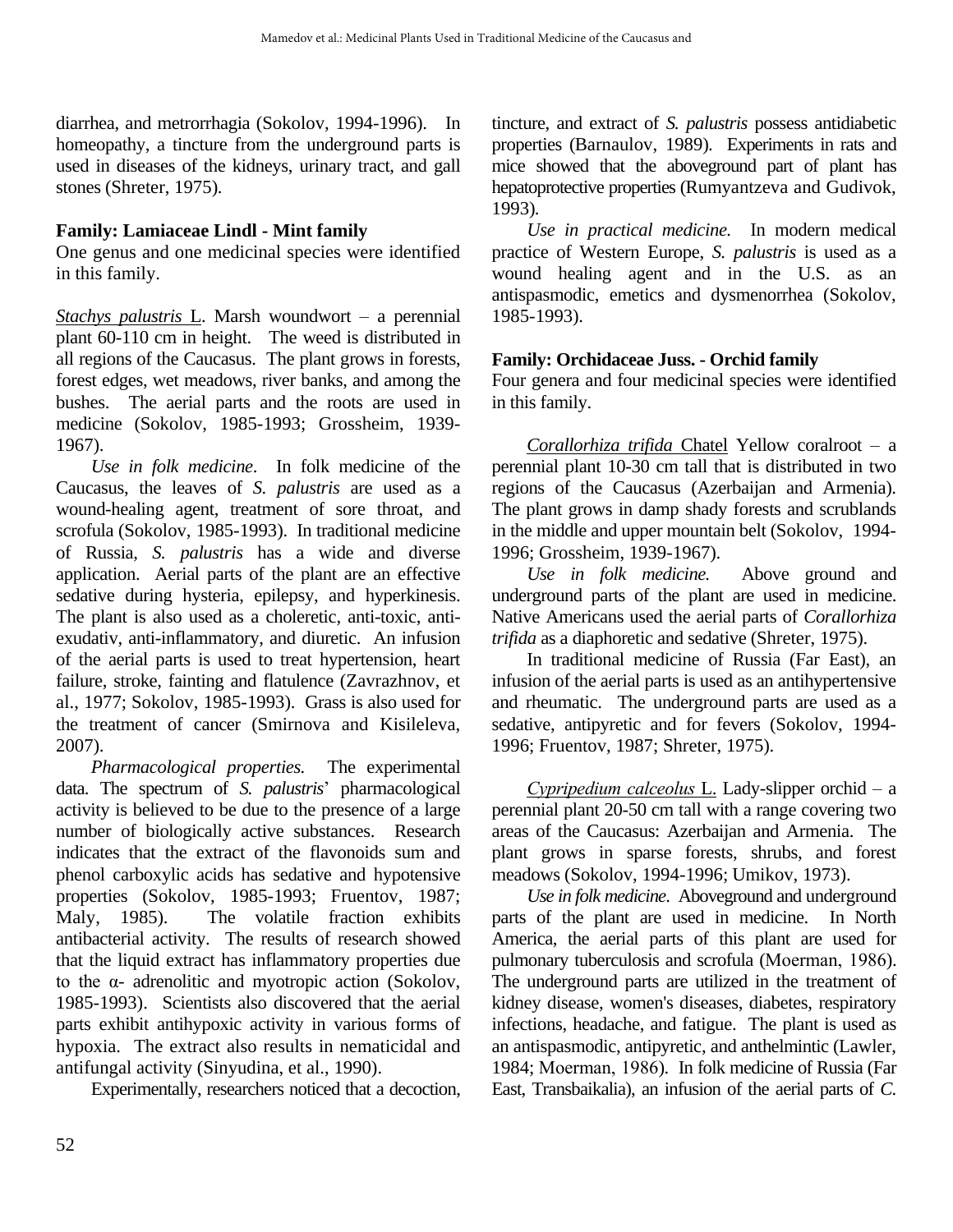*calceolus* helps treat epilepsy, headaches, and metrorrhagia (Fruentov, 1987). The plant contributes to a broth for neuroses in children, jaundice, and gastritis. The plant is often used as a diuretic and antispasmodic. In Transbaikalia and Tibetan medicine, the aerial parts are considered very useful for women's diseases, gonorrhea (Khundanova, et al., 1979), and as a diuretic and cordial. According to research, underground parts of the plant act like *V. officinalis* L., which is a sedative and analgesic (Sokolov, 1994-1996; Samarin, et al., 1976; Fruentov, 1987; Schmalle and Hausen, 1979).

 In Mongolian medicine, researchers believe that the above-ground parts are effective in hypertension and blood diseases. Conversely, the flowers are more effective in treating anuria by normalizing the activity of the kidneys and are also used as a cardiac (Khaidav, et al., 1985).

*Goodyera repens* (L.) R. Br. Dwarf rattlesnake plantain – a perennial plant, 8-35 cm in height that covers all areas of the Caucasus and can be found in coniferous and mixed forests in the middle and upper mountain belt (Sokolov, 1994-1996; Grossheim, 1939-1967).

*Use in folk medicine.* In folk medicine of North America, the aerial parts are used orally for the diseases of the stomach, bladder, kidneys, eyes, women's diseases, scrofula, and to improve appetite. Externally, the plant is used for detoxification of snake bites (Lawler, 1984; Мoerman, 1986). In folk medicine of Russia (Far East), the plant is used as an emollient and antiscorbutic (Shreter, 1975).

*Orchis fragrans (*Pollini) L. Show orchis – the perennial plant that grows 30-50 cm in height located in the Caucasus is only distributed in Talysh (Azerbaijan). The plant grows in the coastal strip of the Lankaran lowland thickets (Sokolov, 1994-1996; Grossheim, 1939-1967). The underground parts of the plant are used in the United States as a means of stimulating the central nervous system (Lawler, 1984).

#### **Family: Phytolaccaceae R.Br.** - **Pokeweed family**

One genus and one medicinal species were identified in this family.

*Phytolacca americana* L. American pokeweed –

the perennial plant grows 1-3 m tall. In the Caucasus area, the habitat spans across the Western, Eastern, and Southern Transcaucasia. The plant is an adventive species from North America, growing near roads, dwellings, and forms thickets (Sokolov, 1985-1993; Grossheim, 1939-1967). Aerial parts and roots of the plants are typically used in medicine.

*Use in folk medicine*. In folk medicine of North America, Mexico, Cuba and some European countries, *P. americana* is used to treat a variety of tumors (Hartwell, 1967-1971). In the folk medicine of the Caucasian, the roots are used as an emetic, antirheumatic, and treatment of syphilis. Aerial parts are used for skin diseases, fever, and as a laxative (Sokolov, 1985-1993).

 *Pharmacological properties.* Interestingly, pharmacological tests exhibit preparations containing fitolaccsin. The plant also depresses the central nervous system and stimulates the respiratory center. Research results show that saponins of the plant act against amoebas in vitro; the essential oil of the roots has fungistatic activity against Microsporon lanosum in vitro; and the aerial parts have antibacterial activity. A tincture of fresh roots in a 1:10 dilution is included in the preparations "Merifit", "Anginol", which also contain the infusion of the leaves. The treatments are used for diseases of the vocal cords, tonsillitis, and pharyngitis. The drug "Akofit" is used for radiculitis (Gammerman, 1976; Sokolov, 1985-1993).

 *Application in official medicine.* Preparations from *P. americana*. The plant is officinal in Japan and is included in the British Pharmacopoeia. Fitolaccin is used in rheumatism, syphilis, and in cholagogue (Sokolov, 1985-1993). In the United States, practical medicine, *P. americana* is used as a purgative and for skin diseases (Sokolov, 1985-1993; Woo, 1974). In homeopathy, the aerial parts are used in the treatment of diphtheria (Millspaugh, 1976), and preparations of fresh roots are used for laryngitis, sore throat, for the treatment of vocal cords, rheumatism, sciatica, and diphtheria (Sokolov, 1985-1993).

#### **Family: Plantaginaceae Juss.-Plantain family**

One genus and one medicinal species were identified in this family.

 *Plantago ovata* Forssk Desert Indian wheat – an annual or biennial plant that is 3-20 cm tall. The plant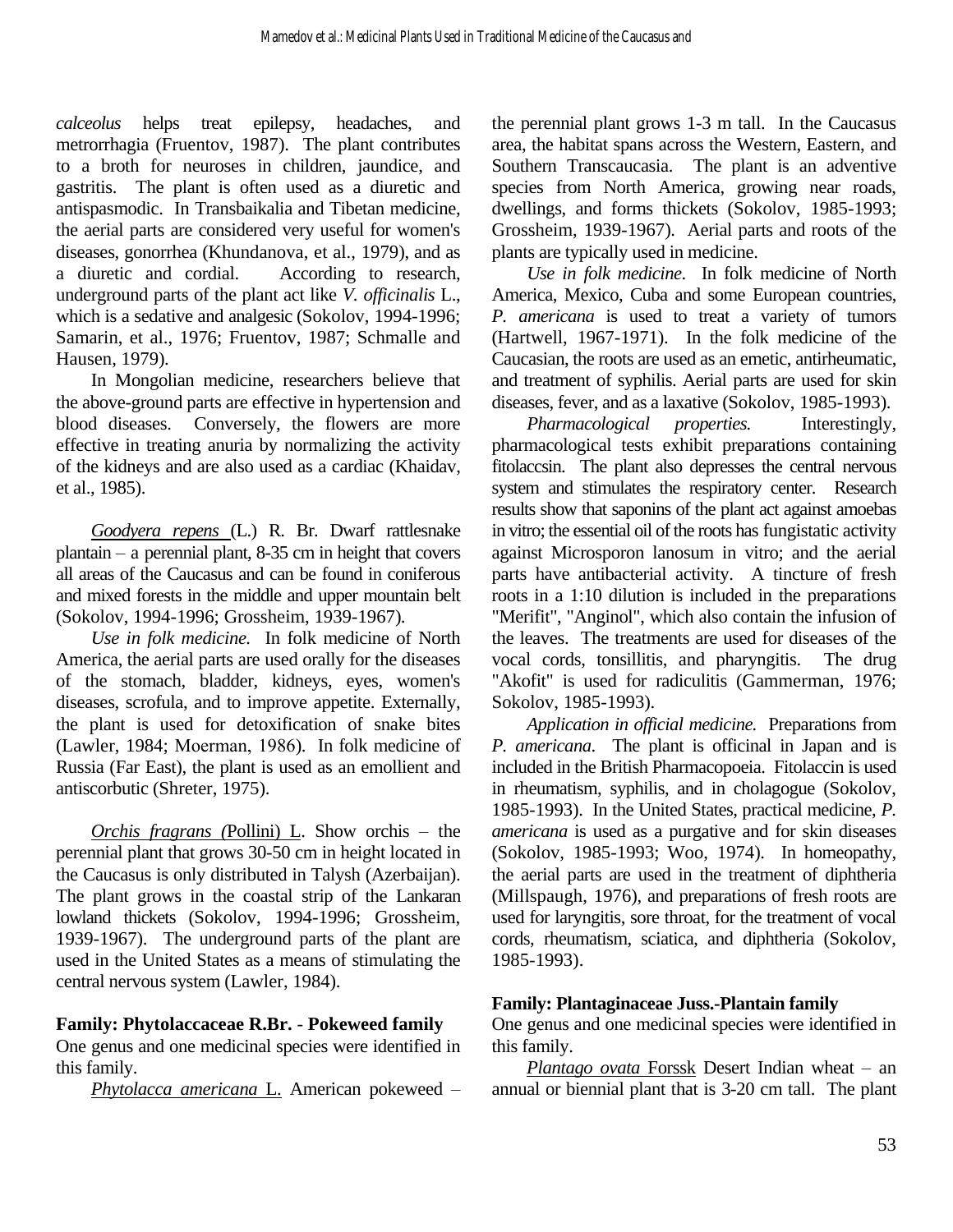grows only in eastern Caucasus on dry sand and debris slopes (Sokolov, 1985-1993; Grossheim, 1939-1967). The seeds of this plant are used in medicine.

*Use in folk medicine*. In the Caucasus, *Plantago ovata* seeds are used for conjunctivitis (Sokolov, 1985- 1993).

*Use in traditional medicine*. In Russia, the seeds are believed to be useful as an effective wound healing agent (Vulf and Maleeva, 1969). In Indian medicine, the seeds are to be useful against diarrhea, for gonorrhea, hemorrhoids, kidney, and bladder diseases (Leung, 1980). The literature contains information on the appointment of *P. ovata* seeds for rheumatism, respiratory infections, bacillary and amoebic dysentery (Vulf and Maleeva, 1969; Sokolov, 1985-1993). In the United States and Western Europe, the plants are appointed as a laxative for chronic constipation, sedation and emollient (Leung, 1980).

#### **Family: Poaceae Barnhart-Grass family**

Two genera and two medicinal species were identified in this family.

*Hordeum glaucum* Steud Smooth barley – the annual plant grows 13-80 cm tall and is considered a weed. The species grows from the lowlands to the lower and middle mountain zones in all areas of the Caucasus. The plant is a part of the semi-desert ephemeric flora, occuring at roadsides, pastures, along the edges of crops, in waste places, dry meadows, and coastal sands (Sokolov, 1994-1996; Grossheim, 1939- 1967).

*Use in folk medicine.* Native Americans used the plant for diseases of the blood (Мoerman, 1986). In folk medicine of the Caucasus, this species is used for diarrhea and as an antitumor agent (Alekperov, 1998; Grossheim, 1939-1967).

 *Setaria pumila* (Boir.) Schult Yellow foxtail – an annual plant, 4-50 cm in height that grows in all regions of the Caucasus. The species grows in fields, plantations, along roadsides, in settlements, on river sands, gravels, in the woods, and up to the middle mountain zone (Sokolov, 1994-1996; Grossheim, 1939-1967).

*Use in folk medicine*. In North America, the aerial

parts are used for skin diseases and the fruits are edible (Мoerman, 1986).

#### **Family: Rosaceae Juss.-Rose family**

One genus and one medicinal species were identified in this family.

*Geum allepicum* Jacq. Common avens – a perennial plant, 20-80 cm tall. Except for Dagestan, the plants are distributed in all regions of the Caucasus, growing along river banks, in sparse forests, forest edges, grassy slopes, along roads, in housing, and up to the middle mountain zone (Sokolov, 1985-1993; Grossheim, 1939-1967).

*Use in folk medicine.* The aboveground and underground plant parts are often used in treatments. In Tibetan medicine, individuals believe that the aerial parts of *G. allepicum* are used for tachyarrhythmia and gynecological diseases (Sokolov, 1985-1993; Khundanova, et al., 1979). In traditional medicine of Russia (Siberia), a decoction of the aerial parts is used for dizziness, sore throat, malaria, insomnia, and as a hemostatic, antipyretic. The plant, which also grows in the elevated areas, is effective for gastrointestinal diseases (Sokolov, 1985-1993), hepatitis, kidney disease (Zvik, 1988), the dermatitis, and scrofula. In the traditional medicine of Nanai people, the plant is topically applied to treat pyoderma (Vostrikova, et al., 1974). A decoction of the plant leaves was used by Native Americans as a veterinary medicine for horse spasms, cramps, and colic (Millspaugh, 1976; Moerman, 1986)

 In the folk medicine of Russia, the leaves are used for the treatment of respiratory diseases, bruises, tumors, abscesses, and stomatitis (Fruentov, 1987). The flowers have antipyretic, laare, choleretic, anti-emetic, and tonic effects. Flowers also used in the production of decoctions, infusions, tinctures and, powders that are used in treatment of liver diseases, gall bladder problems, hemorrhoids, nocturnal hyperhidrosis, and to strengthen labor (Sokolov, 1985-1993).

 Native Americans use the decoction of the underground parts against convulsions, false croup, and pneumonia. Rhizomes infusion assembly with other plants can treat vomiting (Moerman, 1986). In Tibetan medicine, rhizomes are used for diarrhea (Sokolov,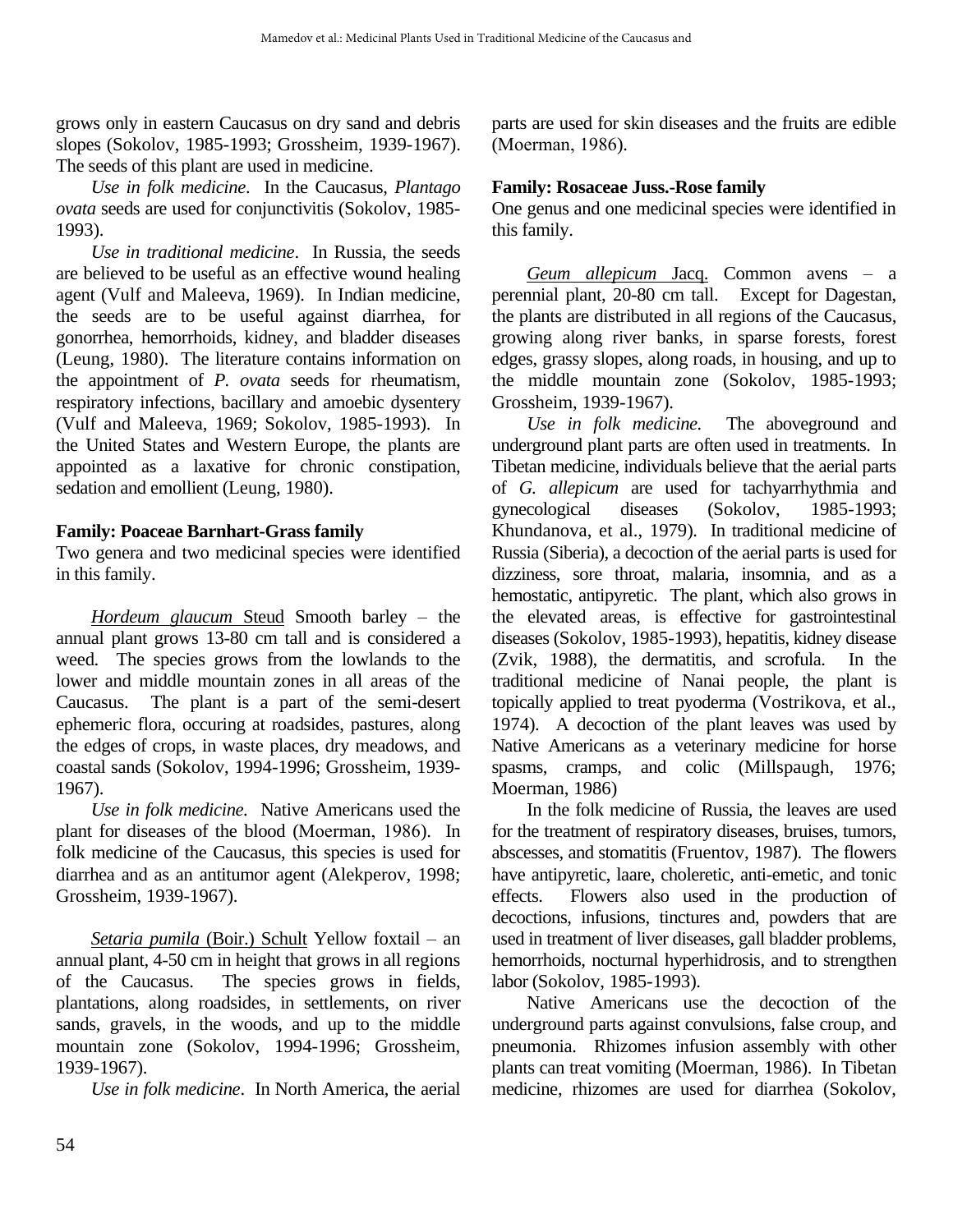#### 1985-1993).

 Decoction and tincture in folk medicine in Russia is used as hemostatic, antipyretic, astringent, laxative, securing, analgesic and anticonvulsant (Akopov, 1981; Sokolov, 1985-1993). This species has been widely used internally for rheumatism, scrofula, rickets, and epilepsy (Grinevitch, 1990). Externally, the plant is used for infected wounds and ulcers (Fruentov, 1987).

#### **Family: Viburnaceae Rafin. - Water elder family**

One genus and one of medicinal plant were identified in this family.

*Viburnus opulus* L. Guelder rose – this shrub grows to a height of 4 m within a habitat that covers most areas of the Caucasus. The plant, singly or in small groups, flourishes in undergrowth on the edges of forests, river valleys, lake shores, marshes, cliffs, canyons, lower and middle mountain zones, (Sokolov, 1985-1993).

*Use in folk medicine*. The fruit, bark, inner bark and roots are used in medicine. Native Americans used a decoction of the roots for respiratory infections in children, for kidney diseases, to regulate the heart, and as a tonic for women during childbirth. A decoction of the bark was used as an analgesic, laxative, for fevers, and laryngitis. The plant is given to obese people that have difficulty breathing. An infusion lotion made from the bark is considered helpful for diseases of the eye (Moerman, 1986).

 In Russian folk medicine, the fruit is used for psoriasis (Sokolov, 1991), and (in complexes) for thrush in children (Loyevski, 1991). A decoction of the bark is used for respiratory diseases, women's diseases, as a sedative, haemostatic, and anticonvulsant for the neuroses, hysteria, and epilepsy. The species also treats hypertension, acts as a contraceptive, and is used externally as an antiseptic. A decoction of the leaves and fruits is used locally during dermatomycosis of the scalp (Zavrazhnov, 1977; Ladinina and Morozova, 1990; Sokolov, 1985-1993). In traditional medicine of Russian, the fruit juice is used for cancer treatment (Smirnova and Kisileleva, 2007).

 *Pharmacological properties*. The experimental data. Research results indicate that the aqueous extract of the bark is active against the Herpes virus (Smirnova and Kisileleva, 2007; Shapiro, 1989) and acts as an antihypoxic agent for the treatment of hypoxia (Pastushenkov and Lesiovskaya, 1991). Viburnin, which is isolated from the bark, has cardiotonic, vasoconstrictor, analgesic, haemostatic, and antiseptic properties. The species also increases diuresis (Turova and Sapozhnikov, 1984). The plant has a 10% leaf infusion, a liquid extract and a hypotensive, sedative and hemostatic effect. Fruit juice in the experiment exhibits antibacterial activity against the agent of dysentery and anthrax and bactericidal activity against the pathogen of European foulbrood. Phytoncides, isolated from the leaves have antibacterial properties, exhibit protistocidic, and show antibacterial activity (Sokolov, 1985-1993).

*Application in official medicine*. Bark of *V. opulus* is officinal raw material. The plant's extract is a hemostatic in metrorrhagia (Maskovski, 1985-2002).

 In practical medicine, a bath of barks decoction is effective in pseudo-furunculosis in children (Yagodka, 1991). When experiencing complications, the bark decoction is used in treatment for bronchial asthma (Tovstukha, et al., 1991). The broth and the bark extract are used against menorrhagia, menopause (Mikhaylenko, et al., 1987; Sokolov, 1985-1993), inflammatory and hemostatic hemorrhoids, and diseases of the gastrointestinal tract (Sokolov and Zamotayev, 1987). Infusion of the bark is prescribed as a sedative and hypotensive agent in the neuroses, hysteria, epilepsy, and hypertension (Sokolov, 1985-1993). The species can be used for complex treatment of diabetes (Kim and Turchin, 1986) in the form of irrigation and drops. Inhalation may also be used for chronic catarrhal IOI acute rhinitis and for the prevention of acute tonsillitis, laryngitis, and traheobronhite (Sokolov, 1983). Fresh fruits in the form of an infusion are used as a tonic, diaphoretic, laxative, edema of cardiac, renal origin, hypertension, nervousness, gastritis, colitis, liver diseases, and dermatitis (Sokolov, 1985-1993; Sokolov and Zamotayev, 1987).

*Viburnum* fruit are recommended for people working in conditions of radiation and living in territory contaminated with radionuclides (Kevra, 1993; Boiko-Alaux, et al., 1988). Fruit juice is effective in vasculitis and impetigo (Yagodka, 1991). Poultices are used for treatment of breast cancer (Molchanov, et al., 1992)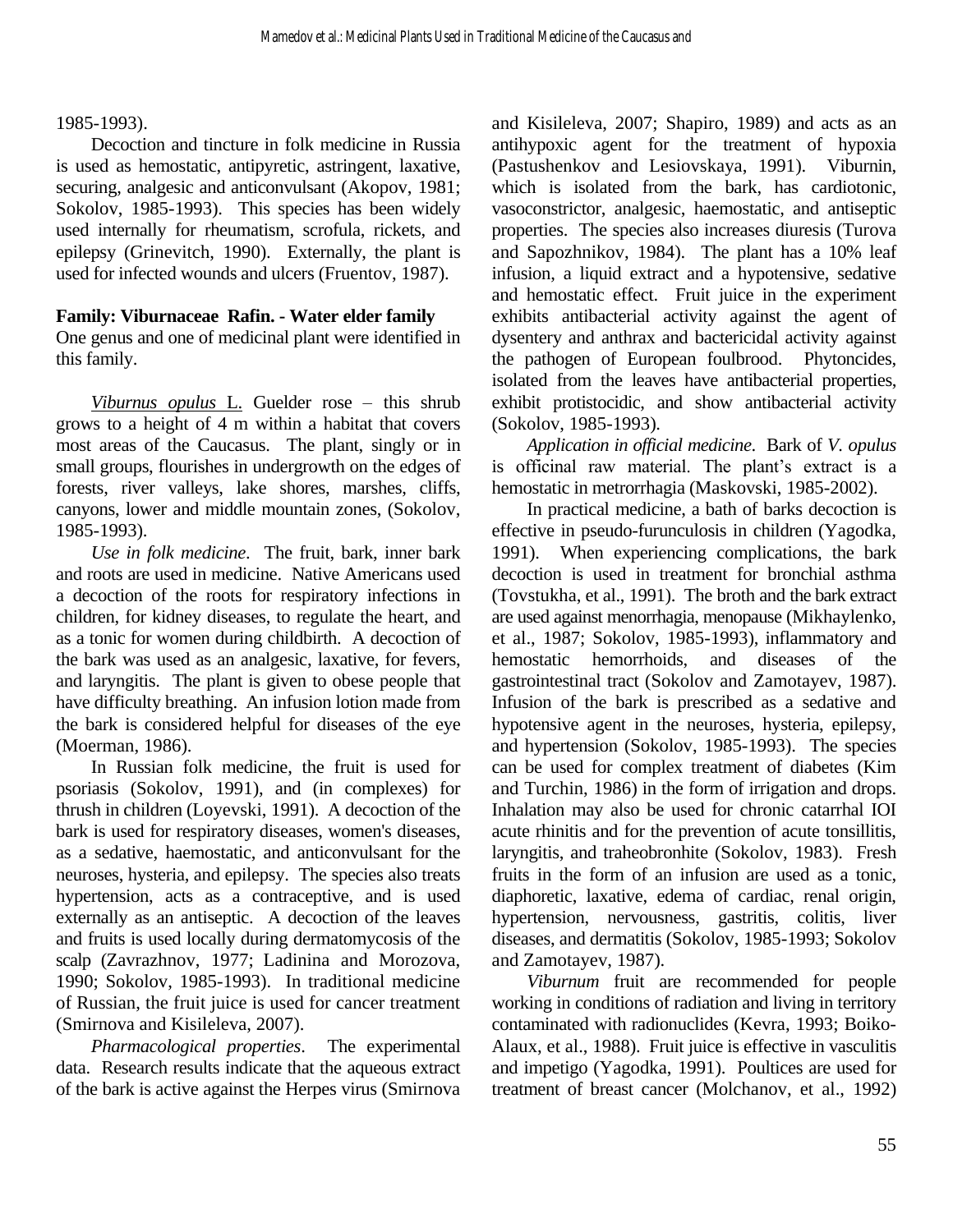and broth for menorrhagia (Korchan and Kulzemza, 1992). In homeopathy, the essence of the bark is prescribed for dysmenorrheal and as an antispasmodic (Sokolov, 1985-1993). In veterinary medicine, the bark and fruits of *Viburnum* sp. are used for FMD (Chikov, 1989).

 Analyses indicate the majority of studied medicinal plant species in the flora of the Caucasus and North America contain flavonoids, carbohydrates, steroids, alkaloids, phenol carboxylic acids, vitamin C, tannins, and fatty oils (Figure 1). A significant number of species also contain saponins, coumarins, anthocyanins, and essential oils. The species with the lowest number of constituents primarily contain sesquiterpenoids, nitrogen and sulfur compounds, polyacetylene compounds, carotene, and other chemicals.



 The above content described biologically active compounds that determine the therapeutic effect of these medicinal herbs. Therefore, in the analysis, we grouped the plants used in folk and official medicine according to their therapeutic properties. The analysis indicated that the majority (45.16%) of medicinal plants exhibit a diuretic effect.

 A significant portion of the plants (19.36-32.26%) can be utilized as a sedative, tonic, anti-inflammatory, laxative, diaphoretic, wound-healing, hemostatic, analgesic, antispasmodic, expectorant, anthelmintic, and antibacterial agent. A smaller number of species are characterized by antineoplastic, antiseptic, emollient, analgesics, bracing, cholagogue, vasoconstrictors, sedatives, and other radioprotective properties (Figure 2).





 An analysis of the biological effects allows grouping of plants arbitrarily in accordance with their most important pharmacological actions (Figure 3). The majority of the medicinal plants (35.48-41.94%) are used for skin diseases, rheumatism, gastric and women's diseases. Smaller portions of the species (22.58-29.03%) are used for treatment of malignant tumors, scrofula, kidney diseases, tumors and hemorrhoids. The smallest portions of plants (16.13%) are used for liver diseases, diarrhea, intestinal diseases, septic wounds, neurosis, and other medical problems.

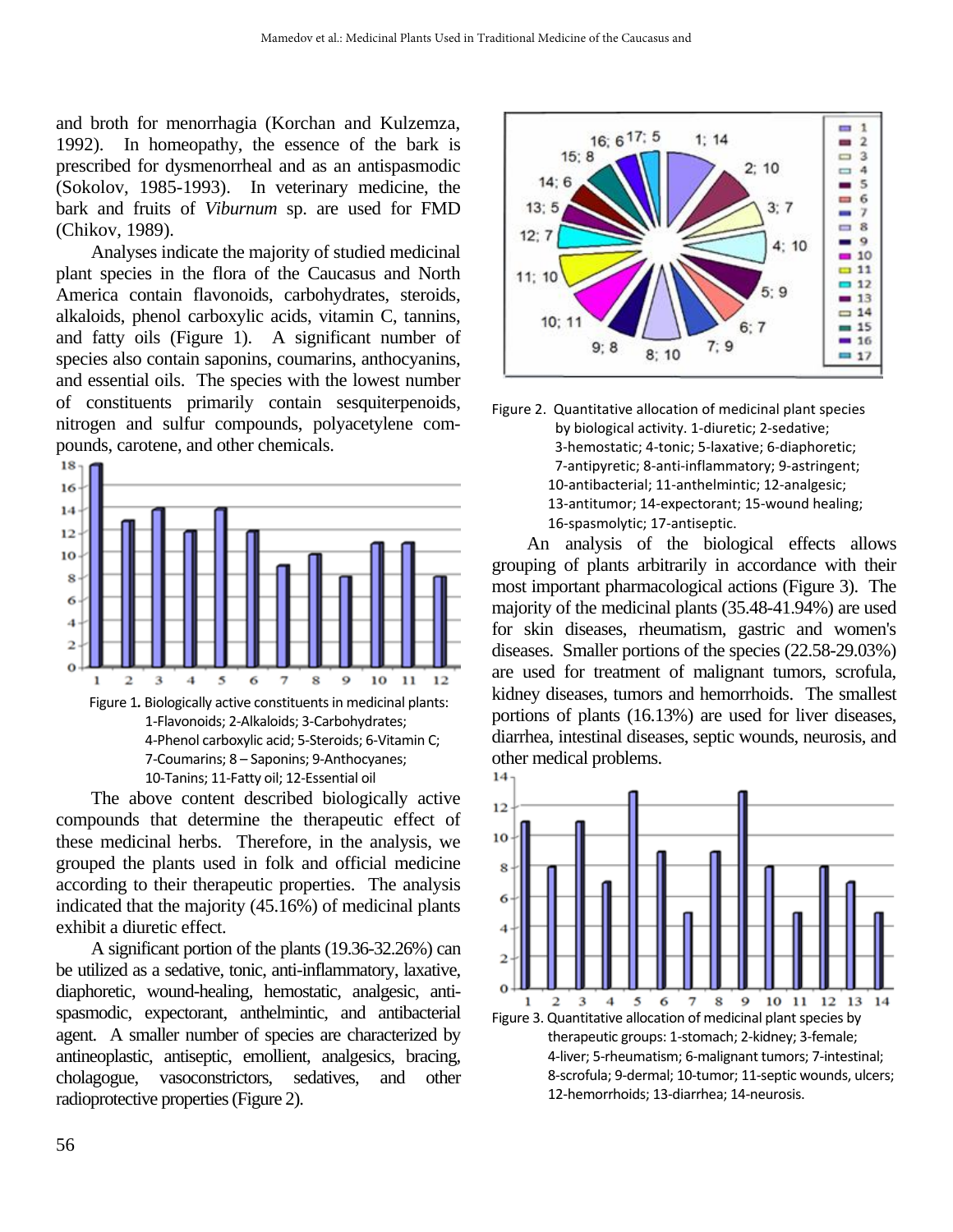#### **CONCLUSIONS**

 In folk and official medicine, the most commonly used parts of the plant include the above ground parts (grass - 21 Flowers - 13 leaves - 13 species) and the roots (9 species).

 Analysis in the course of this study demonstrates that the majority of species represented contain flavonoids, carbohydrates, steroids, alkaloids, phenol carbonic acids, vitamin C, tannins, fatty oils, saponins, coumarins, anthocyanins, and essential oils. During the study, researchers discovered that the main types of therapeutic actions of the species studied are diuretic, sedative, tonic, laxative, antipyretic, antiinflammatory, antibacterial, and anthelmintic.

 The informational-analytical study analyzes the chemical composition and the range of applications of some species of medicinal plants in the flora of the Caucasus and North America in official and folk medicine. Investigating the plants of different countries allows scientists to predict their possible value when searching for new therapeutic agents with the desired biological activity.

#### **ACKNOWLEDGMENT**

 The authors thank Dr. M. Getia from the Institute of Pharmacochemistry in Tbilisi, Georgia for valuable consultations during preparation of this paper.

#### **REFERENCES**

(Please note, the original references are in the native language, the starred \* references are an English translation of the original).

Адо, А.Д. 1978.Общая аллергология. 2-е изд. М. 464 с.

\*Ado, A.D. 1978. *General Allergology*, 2nd ed. Moscow. 464 p. (in Russian).

Акопов, И.Э. 1981. Кровоостанавливающие растения. Ташкент, 296 с.

- \*Akopov, I.E. 1981. *Styptic Plants*. Tashkent. 296 p. (In Russian).
- Алекперов, Ф.У. 1998. Письменные источники X-XVIII вв. об охране здоровья в средневековом Азербайджане: Автореф. дис. …д-ра истор.наук. - Баку,. - 390 с.

\*Alekperov, F.U. 1998. *Knowledge about Health in Medieval Manuscripts of Azerbaijan in 10th -18th*

*Centuries.* Abstract of Ph.D. Thesis in Historical Sciences. Baku. 390 p. (in Russian).

- Алексеев, Б.Д. 1977. Растительные ресурсы Дагестана. Махачкала, 100 с
	- \*Alekseyev, B.D. 1977. *Plant Resources of Daghestan*. Makhachkala. 100 p. (in Russian).
- Алексеев, Г.А., З.П. Якимова. 1975. Лекарственные растения на территории Чувашии. Чебоксары, 229с.

\*Alekseyev, G.A. and Z.P.Yakimova. 1975. *Medicinal Plants in the Territory of Chuvashiya*. Cheboksari. 229 p. (in Russian).

Алиев, Н.И. 1998. Лекарственные растения Азербайджана и фитотерапия. – Баку: Элм, 343 с.

- \*Aliyev, N.I. 1998. *Medicinal Plants of Azerbaijan and Phytotherapy*. Elm. Baku. 343 p. (in Russian).
- Arnason, T., R.J. Herda, and T. Johns. 1981. Use of Plants for-food and Medicine by Native Peoples of Eastern Canada. Can. J. Bot 59(11):2189-2325.
- Асеева, Т.А., К.Ф. Блинова, Г.П. Яковлев. 1985. Лекарственные растения тибетской медицины. Новосибирск: Наука, -160 с.
	- \*Aseyeva, T.A., K.F. Blinova, and G.P.Yakovlev. 1985. *Medicinal Plants of Tibetan Medicine.*  Nauka. Novosibirsk. 160 p. (in Russian).

Балицкий, К.П., А.П. Воронцова.1982. Лекарственные растения и рак. Киев, 375с.

- \*Balitzki, K.P. and A.P.Vorontzova. 1982. *Medicinal Plants and Cancer*. Kiyev. 375 p. (in Russian).
- Барнаулов, О.Д. 1989. Противодиабетические

свойства лекарственных растений новые лекарственные препараты из растений Сибири и Дальнего Востока. Томск, С.17-18.

- \*Barnaulov, O.D. 1989. Antidiabetical properties of medicinal plants. In: *New Medicinal Preparations from Plants of Siberia and Russian Far East.* Tomsk. pp. 17-18 (in Russian).
- Базарон, Э.Г., Т.А. Асеева . 1984. «Вайдурья-онбо» трактат индо-тибетской медицины. Новосибирск. 118с.
	- \*Bazaron, E.G. and T.A. Aseyeva. 1984. *"Vayduryaonbo"* – Manuscript of Indo-Tibetan Medicine. Novosibirsk. 118 p. (in Russian).
- Bhattacharyya, J. 1980. Structure of effusol: A new phenolic constituent from *Juncus effuses.*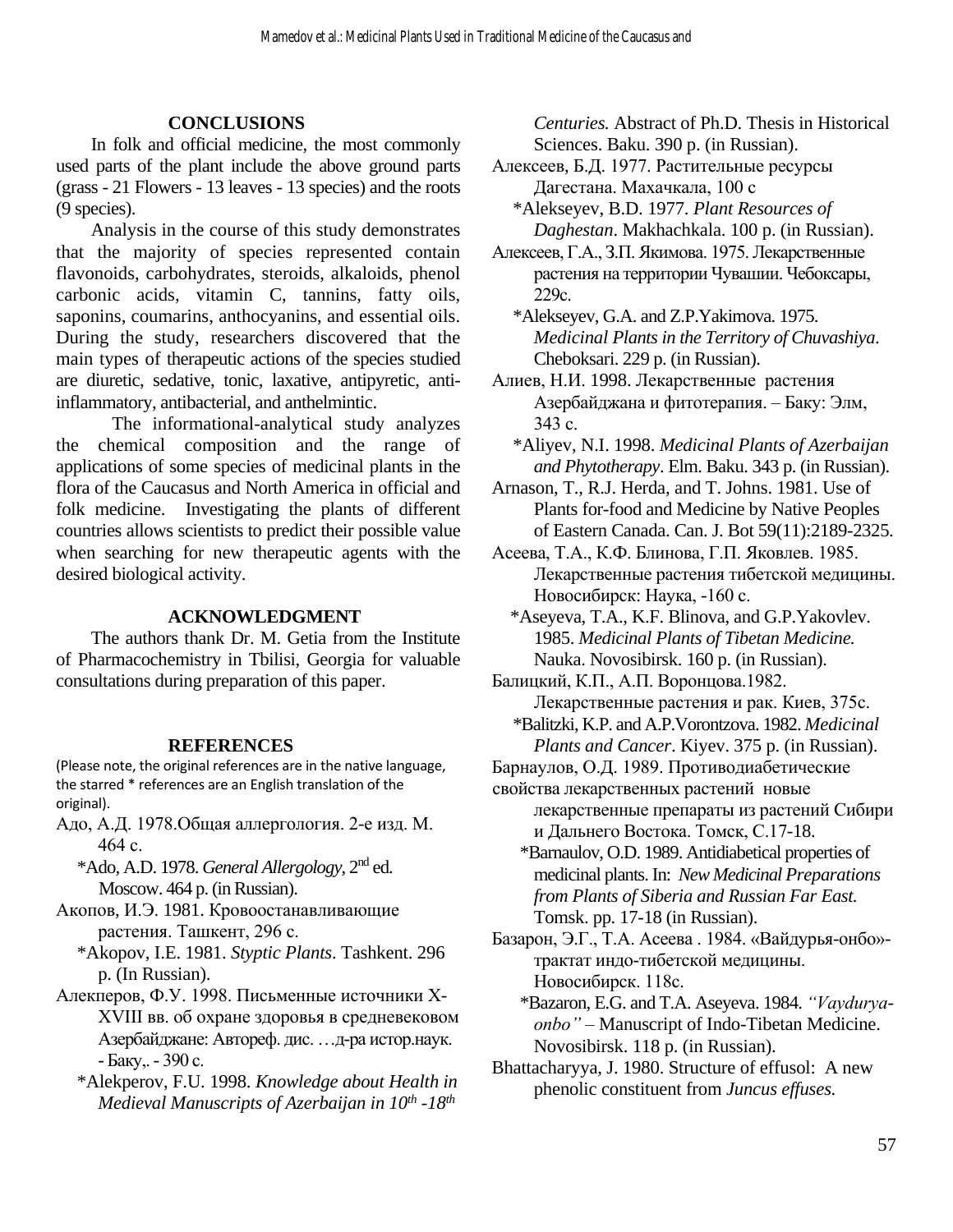Experientia 36(1):27-28.

- Блинков, И.Л. 1983. Лекарственные растения в клинике. М., 62 с.
	- \*Blinkov, I.L. 1983. *Medicinal Plants in Clinics.* Moscow. 62 p. (in Russian).
- Блуз, К.И. 1984. Фитотерапия панкреатитов у детей 1-я респ. конф. по мед. ботанике. Киев, С. 187. \*Bluz, K.I. 1984. Phytotherapy for pancreatitis in
	- children. *In*: First National Conference on Medicinal Botanics. Kiyev.187 p. (in Russian).
- Boiko-Alaux V., A. Carnat, J.L. Lamaison, and P. Bastide. 1988. Catechic tannins, angioprotective principles from *Viburnum opulus* L. Plantes Medicinales Et Phytotherapie 22(4):242-246.
- Чекман, И.С. 1981. *Лекарственные* растения в стоматологии. Кишинев, 192 с. \*Chekman, I.S. 1981. *Medicinal Plants in Stomatology*. Kishinev. 192 p. (in Russian).
- Chen, S. and J.K. Snyder. 1989. Diosgenin-bearing molluscicidal saponins from *Allium vineale*. J. Org. Chem. 54(15):3679-3689.
- Чиков, П.С. 1989. Лекарственные растения. Справочник. 2-е изд. М., 429 с \*Chikov, M.V. 1989. *Medicinal Plants - Directory*, 2nd ed. Moscow. 429 p. (in Russian).
- Чубунидзе, В.В., Л.В. Берадзе, Л.Д. Бочоридзе. 1984. О химическом составе эфирного масла *Ambrosia artemisiifolia.* Химия природ.соедин. № 4. С. 529-530.
	- \*Chubunidze, V.V., L.V. Beradze, and L.D. Bochoridze. 1984. About chemical content of essential oil from *Ambrosia artemisiifolia*. Chemistry of Natural Products No.4:529-530 (in Russian).
- Чуролинов, П. 1979. Фитотерапия в дерматологии и косметике. София, 147 с.
	- \*Churolinov, P. 1979. *Phytotherapy in Dermatology and Cosmetics*. Sofia. 147 p. (in Russian).
- Дадобаева, О. 1972. Словарь гаучных и местных названий лекарственных растений Северного Таджикистана. Душанбе, 130с.
	- \*Dadabayeva, O. 1972. *Dictionary of Scientific and Local Names of Medicinal Plants from Northern Tajikistan*. Dushanbe. 130 p. (in Russian).
- Дамиров, И.А., Л.И. Прилипко, Д. З. Шукюров. 1983. *Керимов Ю.Б.* Лекарственные растения Азербайджана. 2-е изд. Баку, 319 с
	- \*Damirov, I.A., L.I. Prilipko, D.Z. Shukurov, and Y.B. Kerimov. 1983. *Medicinal Plants of Azerbaijan*, 2nd ed. Baku. 319 p. (in Russian).
- Дорофеенко, Г.Н. 1975. Влияние изофлавонов на липидный обмен при экспер Гиперхолестеринемии. Биол.науки. № 3. С.35-38.
	- \*Dorofeyenko, G.N. 1975. Effect of isoflavanoids on lipid metabolism during experimental hypercholesterolia, Biological Sciences No.3:35- 38. (in Russian).
- Эристави, Л.И. 1971. О растениях народной медицины Грузии, перспективных для изучения. Всесоюзная науч.конф. «О расширении использования природных ресурсов лекарственных растений с учетом изучения опыта народной медицины». Тбилиси, с.56-60.
	- \*Eristavi, L.I. 1971. Plants from folk medicine of Georgia useful for research, National Scientific Conference. Study of resources of medicinal plants based on experience of folk medicine. Tbilisi. pp. 56-60. (in Russian).
- Farnsworth, N.R., A.S. Bingel, G.A. Cordell, F.A. Crane, and H.S. Fong. 1975. Potential Value of Plants as Sources of New Antifertility Agents. J. Pharm. Sci 64(4):535-598.
- Фрайнштат, П.Д., С.А. Поправко, Н.С. Вульфсон. 1980. Вторичные метаболиты клевера Биоорг. химия. Т. 6, № 11. С.1722-1732.
	- \*Frainshtat, P.D., S.A. Popravko, and N.S. Vulfson. 1980. Secondary metabolites of clover. Bioorganic Chemistry 6(11):1722-1723. (in Russian).
- Фруентов, Н.К. 1987. Лекарственные растения Дальнего Востока. изд.3-е. Хабаровск. 350 с. \*Fruentov, N.K. 1987. *Medicinal Plants of Far East*, 3rd ed. Khabarovsk. 350 p. (in Russian).
- Галкин, М.А., А.Л. Казаков. 1980. Дикорастущие полезные растения Северного Кавказа. Ростов-н/Д, 128 с.
	- \*Galkin, M.A. and A.L. Kazakov. 1980. *Wild Growing Useful Plants of Northern Caucasus*.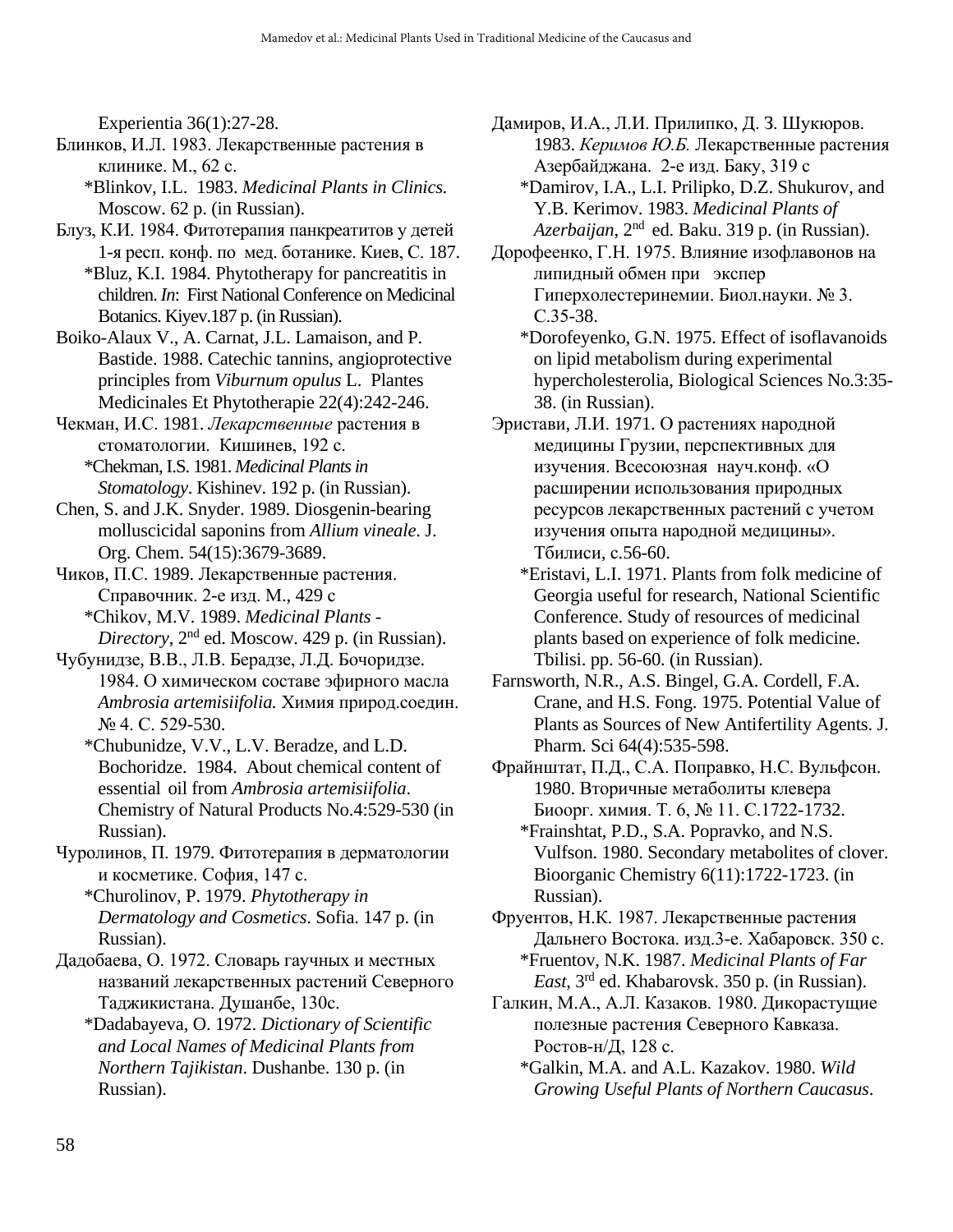Rostov. 128 p. (in Russian).

- Гаммерман, А.Ф. 1976. *Лекарственные* растения: Растения-целители Под ред. 2-е изд. М., 389 с. \*Gammerman, A.F. 1976. *Medicinal Plants: Plants-Healers*, 2nd ed. Moscow. 389 p. (in Russian).
- Гаммерман, А.Ф. 1976. *Гром И.И.*Дикорастущие лекарственные растения СССР. М., 272 с. \*Gammerman, A.F. 1976. *Wild Growing Medicinal Plants of USSR*. Moscow. 272 p. (in Russian).
- Гаммерман, А.Ф., И.А. Дамиров, М.О. Каррыев, Г.П. Яковлев. 1970. Лекарственные растения научной медицины СССР, не включенные в Фармакопею. Ашхабад, 185 с.
	- \*Gammerman, A.F., I.A. Damirov, M.O. Karriyev, and G.P.Yakovlev. 1970. *Medicinal Plants of USSR Not Included in Pharmacopeia*. Ashkhabad. 185 p. (in Russian).
- Гаммерман, А.Ф., М.А. Кузнецова. 1970.Народные лекарственные растения Ярославской области и их использование в других областях лесной зоны 1-й Всесоюз. Съезд фармацевтов. М., С. 368-377.
	- \*Gammerman, A.F. and M.A. Kuznetzova. 1970. Medicinal Plants of Yaroslavl District and Their Uses in Other Districts of Forest Region. First National Congress of Pharmacists. Moscow. pp. 386-377. (in Russian).
- Горяев, М.И., Шарипова Ф.С. 1983. Растения, обладающие противоопухолевой активностью. Алма- Ата, 174 с.
	- \*Gorayev, M.I. and F.S. Sharipova. 1983. *Plants with Antitumor Activity*. Alma-Ata. 174 p. (in Russian).
- Гриневич, М.А. 1990. Информационный поиск перспективных лекарственных растений. Л., 141с.
	- \*Grinevitch, M.A. 1990. *Informational Search for Perspective Medicinal Plants*. Leningrad. 141 p. (in Russian)
- Гроссгейм, А.А. 1939-1967. *Флора Кавказа*. Т.1-7. Л.: Наука
	- \*Grossheim, A.A. 1939-1967. *Flora of Caucasus*. Volumes 1-7. Leningrad. Nauka. (in Russian).
- Hartwell, J.L. 1967-1971. Plants used against cancer.

30(4):379-436; 31(2):71-170; 32(1):79-107; 33(1):97-194; 34(1):103-160; 34(2):204-255; 34(4):386-437.

- Hoppe, H.A. 1975. Drogenkunde. Volumes 1-2. Berlin, Vol.1, 1311 p.
- Imperato, F. 1991. A new xanthene from the fern *Cystopteris Fragilis*. Lloydia 54(2):603-605.
- Джахангирова, И.Р., С.В. Серкеров. 2007. Перспективы исследования *Ambrosia artemisiifolia,*сесквитерпеновые лактоны сцитотоксической активностью Азербайджанский фармацевтический и фармакотерапевтический журнал. № 1. с. 34- 38
	- \*Jakhangirova, I.R. and S.B.Serkerov. 2007. Perspective studies of *Ambrosia artemisiifolia* containing Sesquiterpene lactones with cytotoxic activity. Azerbaijani J. of Pharmacy and Pharmacotherapy. No. 1:34-38. (in Russian).
- Kameoka, H., C. Wang, and K. Tokimitsu. 1977. Terpenoids in the essential oil from the flower of *Trifolium repens* L. Agr. and Biol. Chem 41(9):1785-1786.
- Karl, C., G. Mueller, and P.A. Pedersen. 1976. On the phytochemistry of the flowers of *Onopordon acanthium L*.(cotton thistle). Dtsch. Apoth. Ztg. 116(3):57-59. Chem.Abstrs. 84(147639).
- Кайяс, А*.* 1975. Пыльца: Сбор, свойства, применение. Бухарест, 90 с \*Kayas, A. 1975. *Pollen: Collection, Characteristics, Uses*. Bucharest. 90 p. (in Russian).
- Кевра, М.К*.* 1993. Растения против радиации. Минск, 350 с.
	- \*Kevra, M.K. 1993. *Plants Against Radiation*. Minsk. 350 p. (in Russian).
- Хайдав, Ц., Б. Алтанчимэг, Т.С. Варламова. 1985. Лекарственные растения в монгольской медицине. 2-е изд. Улан-Батор, 391 с.
	- \*Khaidav, Z., B. Altanchimeg, and T.S.Varlamova. 1985. *Medicinal Plants in Mongolian Medicine*. 2nd ed. Ulan-Bator. 391 p. (in Russian).
- Халматов, Х.Х. 1984. *Основные* лекарственные растения Средней Азии. Ташкент, 195 с. \*Khalmatov, Kh.Kh. 1984. *Main Medicinal Plants*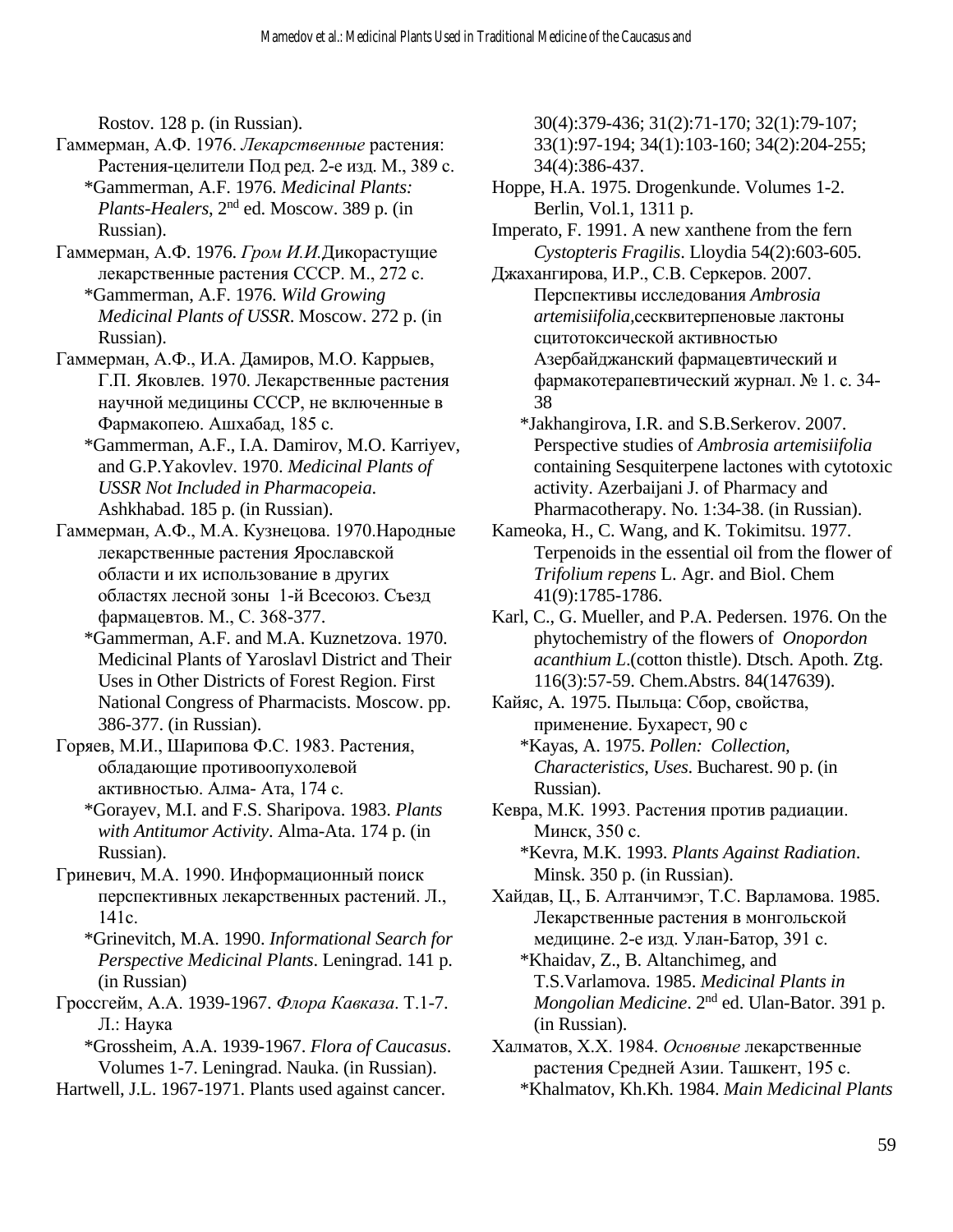*of Central Asia.* Tashkent. 195 p. (in Russian).

- Хелая, Н.А. 1987. Лекарственные растения грузинской рукописи XVI-XVII вв. «Карабадини полезный» Растит.ресурсы. Т.23, вып. 4. С.501-511.
	- \*Khelaya, N.A. 1987. Medicinal Plants in Georgian Manuscript of 16<sup>th</sup>-17<sup>th</sup> Centuries. *Karabadini Useful*. Plant Resources 23(4):501- 511. (in Russian).
- Хунданова, Л.Л., Т.А. Суркова, Б.Б. Батуев. 1979. Некоторые результаты изучения лекарственных растений индо-тибетской медицины 14-й Тихоокеанский конгр.: Здравоохранение медицинские науки. М., С. 210-211.
	- \*Khundanova, L.L., T.A. Surkova, and B.B. Batiyev. 1979. Study of medicinal plants from Indo-Tibetan medicine, 14th Pacific Oceanic Congress: Health and Medicinal Science. Moscow. pp. 210-211. (in Russian).
- Кит, С.М., И.С. Турчин. 1986. Лекарственные растения в эндокринологии. Киев, 80 с. \*Kim, S.M. and I.S.Turchin. 1986. *Medicinal Plants in Endocrinology*. Kiev. 80 p. (in Russian).
- Кит, С.М., Л.М. Будневская, В.С. Кит. 1986. Растения, применяемые при сахарном диабете Растит. ресурсы. Т.22, вып. 3, С.405- 415.
	- \*Kim, S.M., L.M. Budnevskaya, and V.S. Kim. 1986. Plants used for treatment of diabetes. Plant Resources 22(3):405-415. (in Russian).
- Киселева,Т.Л., Е.В. Цветаева. 2002. Номенклатура производящих растений и сырья для производства гомеопатических лекарственных средств в России. М. 122 с.
	- \*Kiseleva, T.L. and Y.V.Tzvetaeva. 2002. *List of Plants and Raw Material for Homeopathic Production in Russia*. Moscow. 122 p. (in Russian).
- Китанов, Г.М., К. Бачева. 1981. Фитохимично проучване и анализ на разпространени в Българиявидов *Hypericum* L. Фармация (НРБ), год 31, бр. 1, с. 21-25.

\*Kitanov, G.M. and K. Bacheva. 1981.

Phytochemical studies and analysis species of *Hypericum* L. growing in Bulgaria. Pharmatzia (NRB) 31(1):21-25. (in Bulgarian).

- Клюев, М.А. 1979. *Лекарственные* препараты, разрешенные к применению в СССР. М., 351с.
	- \*Kluyev, M.A. and E.A. Babayan. 1979. *Medicinal Preparations Allowed for Use in the USSR*. Moscow. 351 p. (in Russian).
- Корчан, В. И., К. Б.Кулемза.1992 *Тайны* народной медицины: Из практики народных лекарей В.И.Корчана, К.Б.Кулемзы. М., 1992.240 с.
	- \*Korchan V.I. and K.B. Kulemza. 1992. *Secrets of Folk Medicine: from Practice of Traditional Healers V. I. Korchan and K. B. Kulzemza*. Moscow. 240 p. (in Russian).
- Корхов, В.В., М.Н. Мац, М.Х. Хамидов. 1987. Растительные препараты в акушерстве и гинекологии. Ташкент, 127 с.
	- \*Korkhov, V.V., M.N. Matz, and M.Kh. Khamidov. 1987. *Herbal Preparations in Midwifery and Gynecology*. Tashkent. 127 p. (in Russian).
- Котов, А.Г., П.П. Хворост, Н.Ф. Комисаренко.1989.Девясил высокий и его биологически активные вещества Новые лекарственные препараты из растений Сибири и Дальнего Востока.Томск, с.87.
	- \*Kotov, A.G., P.P. Khvorost, and N.F. Komissarenko. 1989. Elecampane and his biologically active compounds. *In*: *New medicinal preparations Siberian and Far East plants*. Tomsk. 87 p. (in Russian).
- Kowalewska, K. and J. Lutomski. 1978. Flavonoids in inflorescences elecampane (*Inula helenium* L.) Herba Pol. 24(3):107-113.
- Krochmal, A. and C. Krochmal. 1975. *A Guide to the Medicinal Plants of the United States*. New York. 289 p.
- Кушнир, В.М. 1984. Фитотерапия мочекаменной болезни 1-я респ.конф. по мед. ботанике. Киев, с.192.
	- \*Kushnir, V.M. 1984. Phytotherapy of urinary stone disease. First National Conference on Medical Botany. Kiev. 192 p. (in Russian).
- Ладынина, Е.А., Р.С. Морозова. 1990.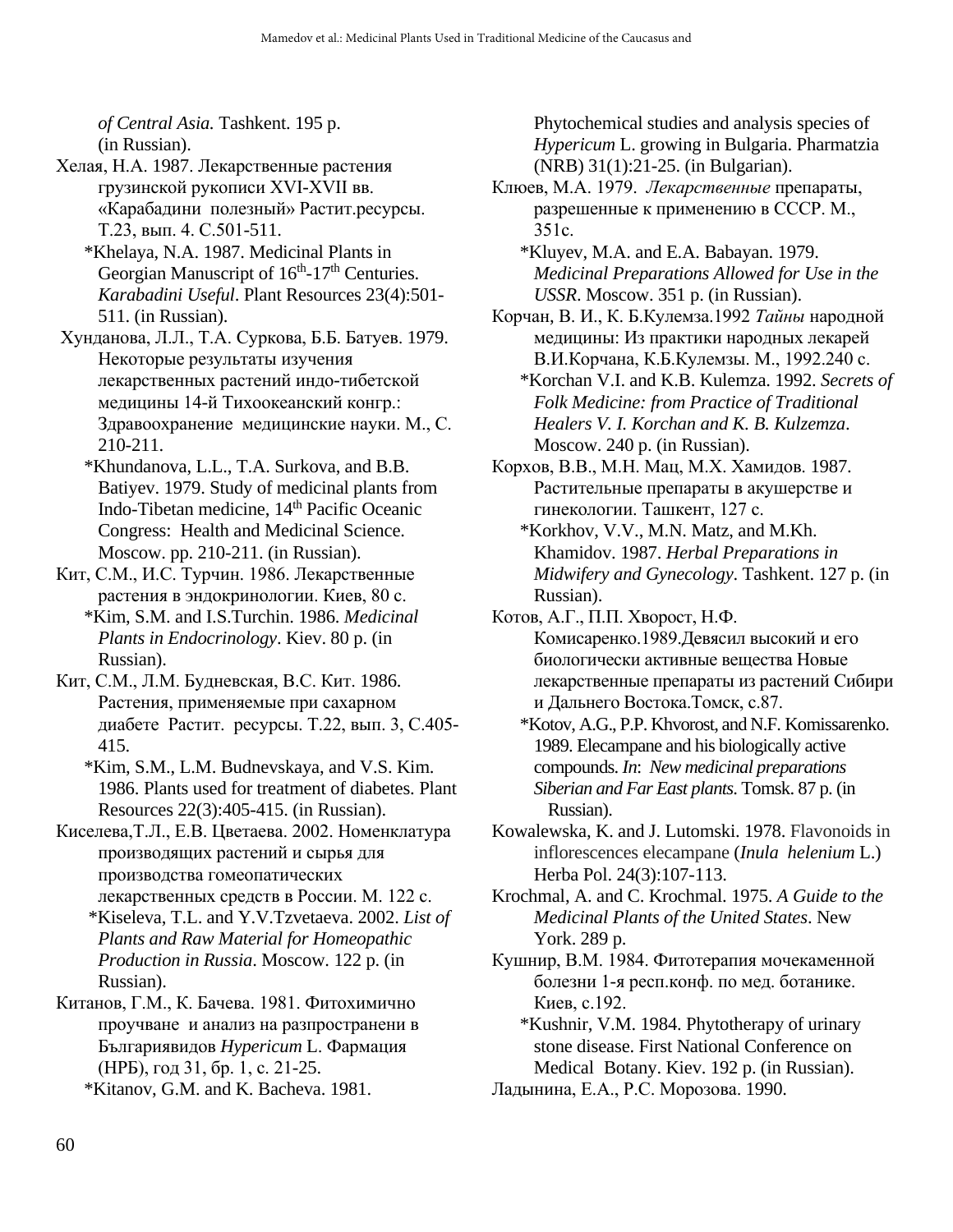Фитотерапия. - Л.: Медицина, Издание 2-е, дополненное, 303 с.

\*Ladinina, Y.A. and R.S. Morozova. 1990. *Phytotherapy*. Meditzina. Leningrad. 2nd ed. 303 p. (in Russian).

Lawler, L.L. 1984. *Ethnobotany of the Orchidaceae - Orchid Biology*. Ithaka. London. 3:27-149.

Leung, A. 1980. *Encyclopedia of Common Natural Ingredients Leased in Food, Drugs and Cosmetics.* New York. 409 p.

Leung, A. and S. Foster. 1996. *Encyclopedia of Common Natural Ingredients Used in Food, Drugs and Cosmetics*, 2nd ed. New York. 649 p.

Лоевский, Ф.М. 1991. Полный простонародный лечебник доктора изящных наук, философии имедицины Лоевского Ф.М. М., 221 с.

\*Loyevski, F.M. 1991. *Folk Medicine Healing Book of Fine Science - Philosophy and Medicine Doctor.* F.M.Loyevski, Moscow. 221 p. (in Russian).

Maly, E. 1985. Paper Chromatography of the Essential Oils Occurring in the *Genus Stachys*. J. Chromatogr 333(1):288-289.

Манолова, Н., В. Максимова*.* 1988. Лечебни растения инхибитори на вируси. София, 148 с.

\*Manolova, N. and V. Maksimova. 1988. *Medicinal Plants Against Viruses*. Sophia. 148 p. (in Bulgarian).

Машковский, М.Д. Лекарственные средства: 10-е изд. М., 1985. Т. 1. 624 с.; Т. 2. 575 с.; 11-е изд. М., 1988. Ч. 1. 624 с., Ч. 2. 573 с.; 12 е изд., М.,1993; 14-е изд., 2002. \*Maskovski, M.D. 1985-2002. *Medicinal* 

*Preparations*,  $10^{th} - 14^{th}$  ed. Moscow. (in Russian). Мац, М.Н., В.Ф. Богаткина, Ю.С. Вишняков*.* 1987.

Контрацептивная активность экстракта из *Ambrosia artemisiifolia* L. Растительные ресурсы. Т.23, вып.1. С.125-129.

\*Matz, M.N., V.F. Bogatkina, and Y.S.Vishnakov. 1987. Contraceptive properties of *Ambrosia artemisiifolia* L. extract. Plant Resources 23(1):125- 129. (in Russian).

Мацку, Я., И. Крейча. 1981. Атлас лекарственных растений. Изд. 3-е. Братислава, 461 с.

\*Matzku, Y. and I. Kreicha. 1981. *Atlas of Medicinal Plants*, 3rd ed. Bratislava. 461 p. (in Russian).

May, L.W. 1978.The Economic Uses and Associated *Folklore of Ferns* and *Fern Allies*. Bot. Review 44(4):491-528.

Мехтиева, Н.П. 2006. Сравнительный анализ компьютерного банка данных лекарственных растений районов Ленкоранской зоны Азербайджана. Известия. Биологические науки. № 5-6, с.23-35.

\*Mehdiyeva, N.P. 2006. Comparative analysis computer data of medicinal plants from Lenkoran zone of Azerbaijan. News: Biological Sciences. No. 5-6:23-35. (in Russian).

Мехтиева, Н.П. 2008. Сравнительный анализ лекарственной флоры Малого Кавказа (в пределах Азербайджана) Доклады НАН Азербайджана. №4, с.63-70

\*Mehdiyeva, N.P. 2008. Comparative analysis of medicinal plant flora of Caucasus Minor (at the border of Azerbaijan). Report of National Academy of Sciences of Azerbaijan No. 4:63-70. (in Russian).

Мехтиева, Н.П. 2009. Лекарственные растения флоры Азербайджана, применяемые в гомеопатии. Традиционная медицина. № 1. с.12-20

\*Mehdiyeva, N.P. 2009. Medicinal plants of Azerbaijan used in homeopathy. Traditional medicine. No. 1, pp. 12-20. (in Russian).

Мичник, О.В. 1989. Исследование химического состава татрника колючего с целью получения лекарственных препаратов Новые лекарственные препараты из растений Сибири и Дальнего Востока. Томск, С. 112.

\*Michnik, O.V. 1989. Study of chemical composition of cotton thistle for new medicinal preparations. In: *New Medicinal Preparations from Plants of Siberia and Far East*. Tomsk. 112 p.. (in Russian).

Михайленко, Е.Т. , В.Е. Радзинский, К.А. Захаров. 1987. Лекарственные растения в акушерстве игинекологии. Киев, 136 с.

\*Mikhaylenko, Y.T., B.Y. Radzinski, and K.A. Zakharov.1987. *Medicinal Plants in Midwifery and Gynecology*. Kiev. 136 p. (in Russian).

\*Millspaugh, Ch.F. 1976. *American Medicinal Plants*.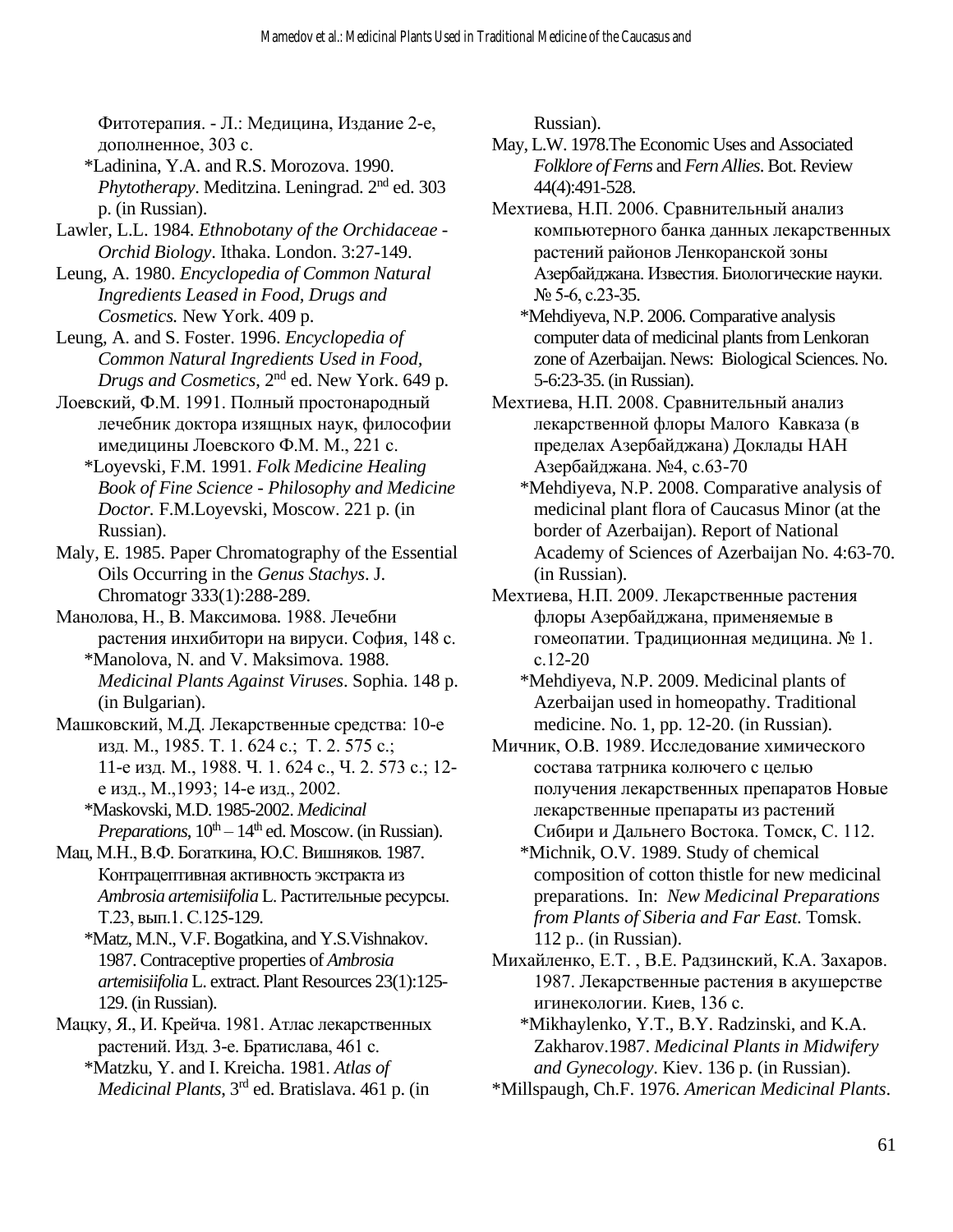New York. 806 p.

- Минаева, В.Г. 1970. Лекарственные растения Сибири. Изд. 4-е. Новосибирск, 272 с. \*Minayeva, V.G. 1970. *Medicinal Plants of*
- *Siberia*, 4th ed. Novosibirsk. 272 p. (in Russian) Минаева , В.Г. 1978. Флавоноиды в онтогенезе растений и их практическое использование. Новосибирск, 253 с.
	- \*Minayeva, V.G. 1978. *Flavonoids in Ontogenesis of Plants and their Practical Uses*. Novosibirsk. 253 p. (in Russian).
- Mody, N.V., I.I. Mahmoud, J. Finer-Moore, and S. W. Pelletier. 1982. Constituents of *Juncus effuses*. Lloydia 45(6):733-737.
- Мoerman, D.E. 1986*.* Medicinal Plants of Native America . Techn.Rep. 19. Univ.Michigan Mus. Anthropol. Ann. Arbor. Vol. 1:1-534; Vol. 2: 535-910.
- Молчанов ,Г.И., И.Ф. Сучков, М.С. Лукьянчиков. 1992.Радиация: Питание и фитотерапия. М., 80 с.
	- \*Molchanov, G.I., I.F. Suchkov, and M. S. Lukyanichkov. 1992. *Radiation: Nutrition and Phytotherapy.* Moscow. 80 p. (in Russian).
- Николаев, В.Г. 1979. Некоторые растения, применяемые народной медициной в СССР, при симптомах бронхиальной астмы Раст.ресурсы, т.15, вып. 2, с. 298-307.
	- \*Nikolayev, V.G. 1979. Some Plants Used in Folk Medicine of USSR in Symptoms of Bronchial Asthma. Plant Resources 15:298-307. (in Russian).
- Оболенцева, Г.В., В.И. Падалко, А.И. Кобзарь. 1988. К механизму действия препарата алантон 2-я респ. конф. по мед. Ботанике. Киев, С. 281-282.
	- \*Obolentzeva, G.V., V.I. Padalko, and A.I.Kobzar. 1988. About working mechanism of preparation alanton. Second National Conference on Medicinal Botany. Kiev. pp. 281-282. (in Russian).
- Palade, M., M. Neacsu, and E. Coman. 1974. Cintributii la studiul fractiunii lipidice din *Cirsium arvense* (L.) Scop., var. setosum M.B., f.ruderale Beck, Farma (RSR) 2(4):233-240.
- Paluch, A. 1984. *Ŝwiat roślin w tradycyjnych*

*praktykach leczniczych wsi polskiej*. Wroclaw. 353 p.

- Пашинский , В.Г. 1988. Использование лекарственных растений в комплексной терапии заболеваний. Томск, 100 с.
	- \*Pashinski, V.G. 1988. *Uses of Medicinal Plants in the Complex Therapy of Diseases*. Tomsk. 100 p. (in Russian).
- Пастушенков, Л.В., Е.Е. Лесиовская. 1991.Растения – антигипоксанты. (Фитотерапия). СПб., 96 с.

\*Pastushenkov, L.B. and Y.Y.Lesiovskaya, 1991. *Plants – Antihypoxants (Phytotherapy)*. St. Petersburg. 96 p. (in Russian).

- Петков, В. 1982. *Съвременна* фитотерапия. София, 517 с.
	- \*Petkov, V. 1982. *Modern Phytotherapy*. Sofia. 517 p. (in Bulgarian).
- Плеханова, Н.В., С.А. Луговская. 1981. Девясилы Киргизии, их состав и лекарственные свойства. Фрунзе, 43 с.
	- \*Plekhanova, N.V. and S.A. Lugovskaya.1981. *Inula Species of Kirgizstan, Their Chemical Composition and Medicinal Properties*. Frunze. 43 p. (in Russian).
- Рендюк, Т.Д. 1978. Изучение растений рода бодяк как источников получения линарина и акацетина: Автореф.дис. …канд. фармац. Наук. М. 200с.
	- \*Rendyuk, T.D. 1978. *Study of Plants from Thistle Genus as Sources for Obtaining of Linarin and Akacentin*. Ph.D.Thesis in pharmacy. Moscow. 200 p. (in Russian).
- Richardson, P. and M.E. Fhaddeus. 1983. Mangiferin and isomangiferin in Acystopteris, Cyetopteris, Gympocarpium and Woodsia*.* Lloydia 46(5):747-749.
- Римкене, С.П. 1986. Биологические особенности дикорастущих видов лекарственных растений Литовской ССР, содержащих полифенолы: Автореф. дис. канд.биол.наук. Вильнюс, 220 с.
	- \*Rimkene, S.P. 1986. *Biological Characteristics of Wild Growing Medicinal Plants of Lithuanian SSR Containing Polyphenols*. Ph.D. Thesis in Biological Sciences. Vilnus. 220 p. (in Russian).
- Roytta, M. K.M. Laine, and P. Harkonen. 1987.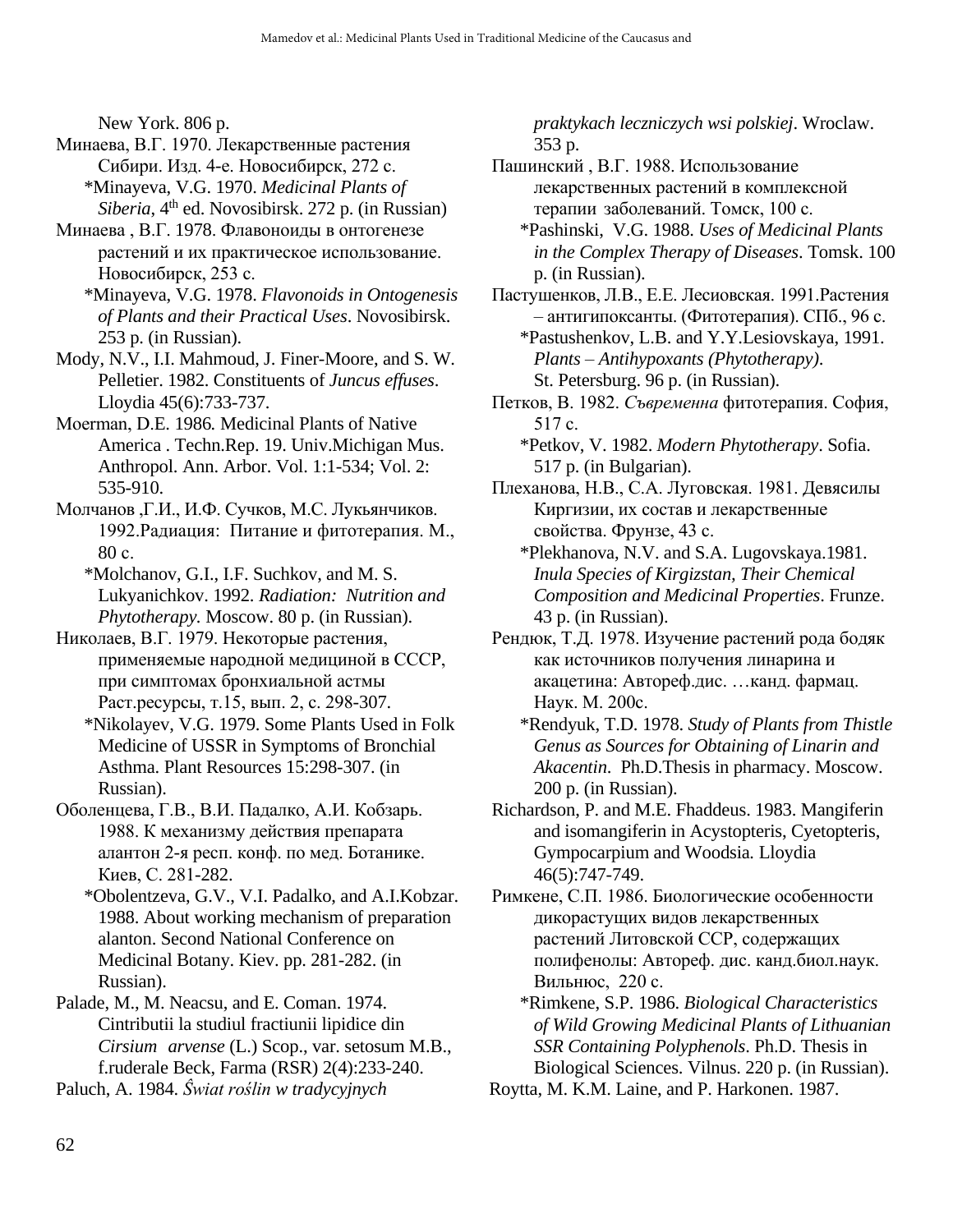Morphological studies on the effect of taxol on cultured human prostatic-cancer cells. Prostate 11(1):95-106.

Рубинчик, М.А., К.С. Рыбалко, Р.И. Евстратова, О.А. Коновалова. 1976. Сесквитерпеновые лактоны высших растений как возможный источник новых антипротозойных препаратов. Растит. ресурсы, Т.12, вып. 2. С.170-181.

\*Rubinchik, M.A., K.S. Ribalko, R.I. Yevstratova, and O.A. Konovalova. 1976. Sesquiterpene lactones from vascular plants as prospective source of new anti-protozoa preparations. Plant Resources 12(2):170-181. (in Russian).

Рубцова, Н.И. 1971. *Дикорастущие* полезные растения Крыма*,* Ялта, 280 с \*Rubtzov, N.I. 1971. *Wild Growing and Useful* 

*Plants of Crimea*. Yalta. 280 p. (in Russian).

Рубцов, В.Г. 1980. Зеленая аптека. Л., 240 с. \*Rubtzov, V.G. 1980. *Green Apothecary*. Leningrad. 240 p. (in Russian).

Румянцева, Ж.Н., Я.С. Гудивок. 1993. Поиски гепатопротекторов среди препаратов растительного происхождения Растит.ресурсы, Т.29, вып. 1. С.88-97.

\*Rumyantzeva, Zh.N. and Y.S. Gudivok. 1993*.*  Search for hepatoprotectors among preparations of plant origin. Plant Resources 29(1):88-97. (in Russian).

Sachdeva, S.K. and M.S. Bhatia. 1980. Chemotaxonomic studes in *Cynodon dactylon* (L.) Pers. Complex. Proc. Indian Acad.Sci. Plant Sci. 89(3):193-195.

Сагареишвили, Т.Г., М.Д Алания., Э.П. Кемертелидзе. 1980. Фенольные соединения *Leucanthemum vulgare* Химия природ.соед. № 4. С. 567-568.

\*Sagareshvili, T.G., M.D. Alania, and E.P. Kemertelidze. 1980. Phenolic compounds of *Leucanthemum vulgare*. Chemistry of Natural Products. No. 4:567-568. (in Russian).

Сагареишвили, Т.Г., Н.Е. Замбахидзе, Э. П. Кемертелидзе. 1983 4-Метилстерины из *Leucanthemum vulgare.* Химия природ.соед. № 2. С. 240.

\*Sagareishvili, T.G., N.Y. Zambakxidze, and E.P.

Kemertelizde. 1983. 4-Methylstyrenes from *Leucanthemum vulgare*, Chemistry of Natural Products No.2:240. (in Russian).

Самарин, В.П., Н.П. Строкова, А.И. Никонов*.* 1976. Оприменении растений в народной медицине Челябинской области Экологические и физиологические особенности растенийЮжн.Урала. Челябинск, Вып. 7. С.24-29.

\*Samarin, V.P., N.P. Strokova, and A.I. Nikonov. 1976. Using plants in traditional medicine of Chelyabinsk district, Ecological and physiological properties of plants from Southern Ural, Chelyabinsk. No. 7:24-29. (in Russian).

Самылиной, И.А., В.А. Северцева. 1999. *Лекарственные* растения Государственной фармакопеи Под ред. М.: АНМИ, 448 с.

\*Samilina,V.A. and V.A. Severtzova. 1999. *Medicinal Plants of State Pharmacopeia*. ANMI. Moscow. 448 p. (in Russian).

Schmalle, H. and B.M. Hausen. 1979. A new sensitizing quinine from lady's slipper orchid (*Cypripedium calceolus*) Naturwissenschaften. 66(10):527- 528.

Шанцер, И.А. 2004. Растения средней полосы

Европейской России. Полевой атлас. М, 423с.

\*Shantzer, I.A. 2004. *Plants from Middle Region of European Part of Russia. Field Atlas*. Moscow. 423 p. (in Russian).

Шапiро, Д.К. 1989. Бiологiчно активиi речовини плодiв перспективних форм камени звичаайноj Фамац.журнал. №1. С. 55-58.

\*Shapiro, D.K. 1989. Biologically active compounds from fruits of guelder rose, Pharmaceutical Journal No. 1:55-58. (in Ukrainian).

 Шелюто, В.Л. 1972. Изучение флавоноидов некоторых представителей рода *Cirsium*: Автореф.дис. канд.фармац.наук. М., 180 с.

\*Sheluto, V.L. 1972. *Study of Flavonoids from Genus Cirsium*, Ph.D. Thesis in Pharmacy Sciences. Moscow. 180 p. (in Russian).

Шретер, Г.К. 1972. Лекарственные растения и растительное сырье, включенные в отечественные фармакопеи. М., 120с. \*Shreter, G.K. 1972. *Medicinal Plants and Plant*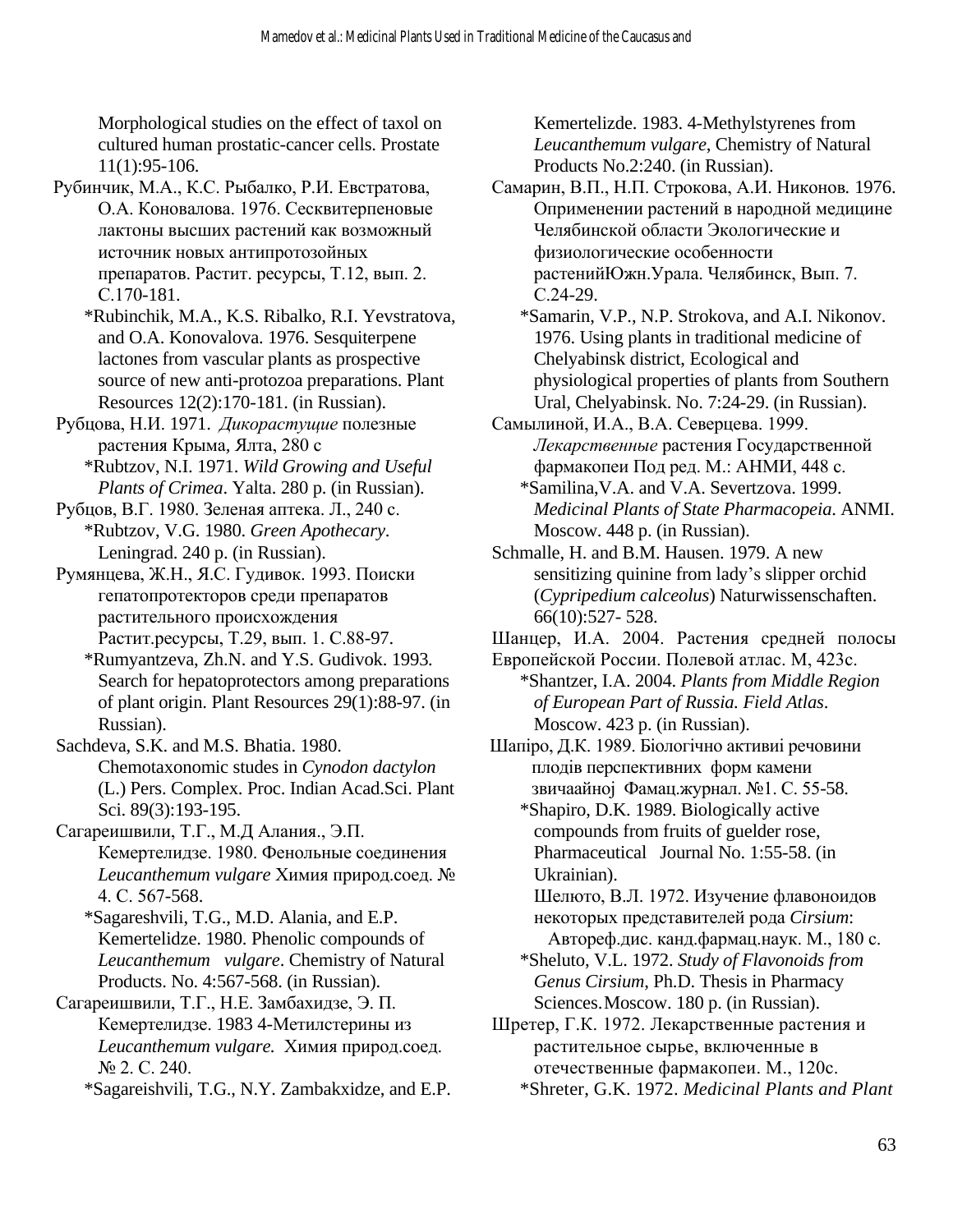*Material included in National Pharmacopeia*. Moscow. 120 p. (in Russian).

- Шретер, А.И. 1975. Лекарственная флора советского Дальнего Востока. М., 328 с. \*Shreter, A.I. 1975. *Medicinal Flora of Soviet Far East*. Moscow. 328 p. (in Russian).
- Шретер, А.И., Д.А. Муравьева, Д.А. Пакалин, Ф.В. Ефимова. 1979. Лекарственная флора Кавказа. Москва. Медицина. 368с.
	- \*Shreter, A.I., D.A. Muravyova, D.A. Pakalin, and F.B.Yefimova, 1979. *Medicinal Flora of Caucasus*. Meditzina. Moscow. 368 p. (in Russian).
- Синдина, И.Б., В.П. Конюхов, Е.Л. Кудрова. 1990. Нематодная и антифитанцидная активность видов сем. Lamiaceae Фитонциды. Бактериальные болезни растений: В 2-х ч. Киев; Львов, Ч. 1. С. 127.
	- \*Sindina, I.B., V.P. Konyukhov, and Y.L. Kudrova. 1990. Anti-nematode and phytoncide properties of species from Lamiaceae family, Phytoncides. Bacterial diseases of plants. Lvov. Vol 1:127. (in Russian).
- Смирнова, Ю.А., Т.Л. Киселева. 2007. Лекарственные растения, применяемые в народной медицине для лечения онкологических заболеваний. Традиционная медицина 2005-2007. М.
	- \*Smirnova, Y.A. and, T.L. Kisileleva. 2007. Medicinal plants used in traditional medicine for treatment of oncology diseases, *In: Traditional Medicine 2005-2007*. Moscow. (in Russian).
- Соколов, П.Д. 1978. *Лекарственные* растения в акушеро-гинекологической практике. Свердловск, 113 с.
	- \*Sokolov, P.D. 1978. *Medicinal Plants in Midwifery and Gynecological Practice*. Sverdlovsk. 113 p. (in Russian).
- Соколов, П.Д. 1981. *Лекарственные* растения в лечении больных некоторыми заболеваниями периферической нервной системы. Киев, 20 с.
	- \*Sokolov, P.D. 1981. *Medicinal Plants for Cure Peripheral Nervous System Diseases*. Kiev. 20 p. (in Russian).
- Соколов, П.Д. 1983. *Лекарственные* растения в оториноларингологии. Киев, 64 с.

\*Sokolov, P.D. 1983. *Medicinal Plants in Otolaryngology*. Kiev. 64 p. (in Russian).

- Соколов, П.Д. 1991.*Лечебник:* Из опыта народной древневосточной и современной медицины. М., 94 с.
	- \*Sokolov, P.D. 1991. *Healing Plants: From Experience of Folk Medicine of the Ancient East and Conventional Medicine*. Moscow. 94 p. (in Rusian).
- Соколов, П.Д. 1985-1993. *Растительные ресурсы СССР*. Цветковые растения, их химический состав, использование. Л.: Наука. Т.1-7.
	- \*Sokolov, P.D. 1985-1993. *Plant Resources of USSR*. Vascular Plants: Their Chemical Composition and Uses. Leningrad. Nauka. Volumes 1-7 (in Russian).
- Соколов, П.Д. *Растительные ресурсы России и сопредельных государств*. Цветковые растения, их химический состав, использование. Санкт-Петербург: Наука. 1994-1996. Т. 8. 560c.; T.9. 571 c.
	- \*Sokolov, P.D. 1994-1996. *Plant Resources of Russia and Adjacent States*. Vascular Plants: Their Chemical Composition and Uses. St Petersburg. Nauka. Vol.8, 560 p., Vol. 9:571 p. (in Russian).
- Соколов, С.Я., И.М. Замотаев . 1987. Справочник по лекарственным растениям: Фитотерапия. 2-е изд. М., 511 с.
	- \*Sokolov, S.Y. and I.M. Zamotayev. 1987. *Directory of Medicinal Plants: Phytotherapy*, 2nd ed. Moscow. 511 p. (in Russian).
- Стеценко, Н.М., Н.Д. Михновская, Л.А. Геведзе. 1984. Антимикробные свойства интродуцированных папоротников Растит.ресурсы. Т. 20, вып. 1. С. 100-106. \*Stetzenko, N.M., N.D. Makhnovskaya, and L.A.
	- Gevedze. 1984. Antimicrobial properties of introduced ferns, Plant Resources 20(1):100-106. (in Russian).
- Сурина, Л.Н., М.И. Сурина,И.Ф.Спиридонова. 1974. Целебные растения Тюменского края. Свердловск, 76 с.
	- \*Surina, L.N., M.I. Surina, and I.F.Spiridonova. 1974. *Healing Plants of Tyumen District*. Sverdlovsk. 76 p. (in Russian).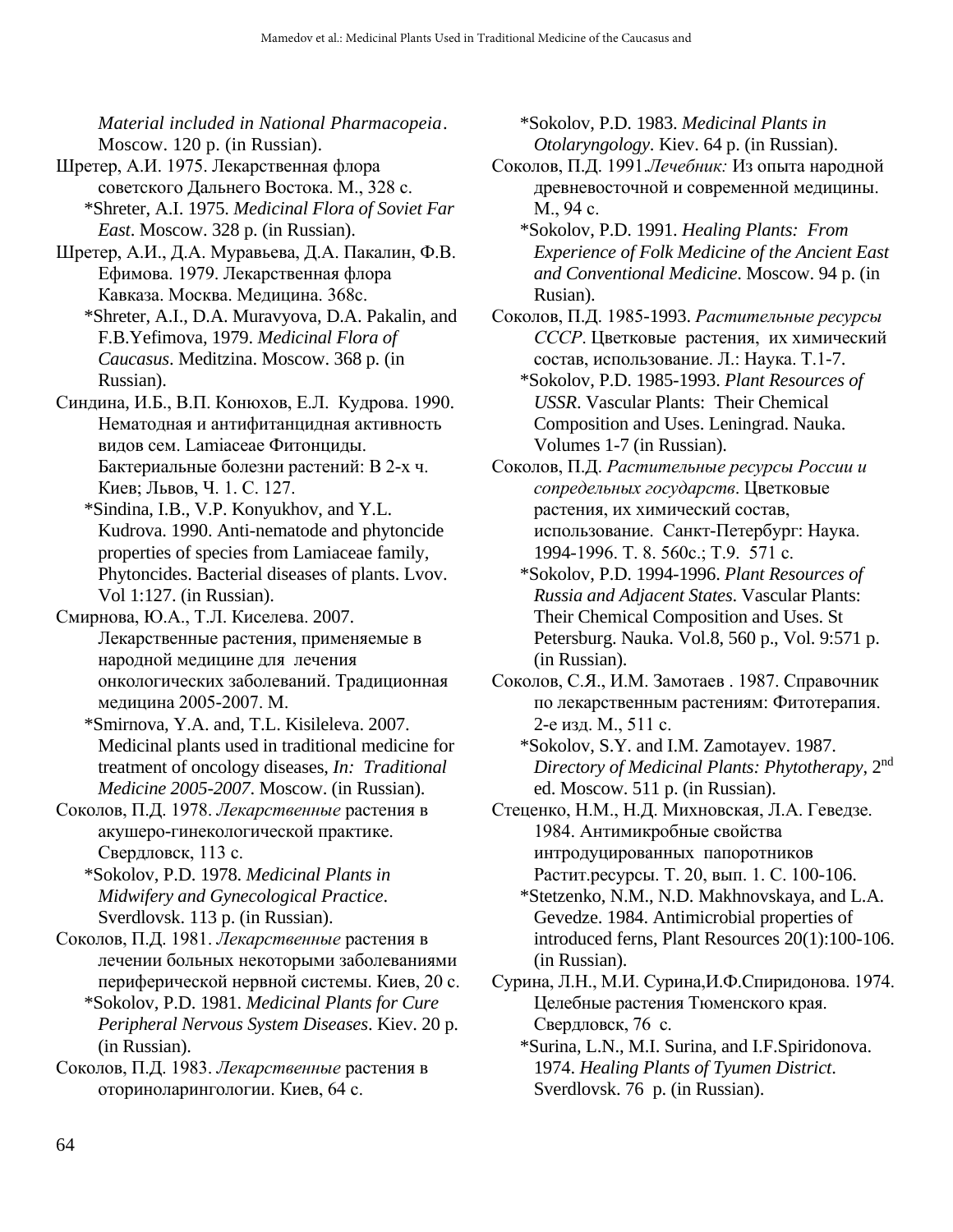Толмачев, А.И. 1980. *Атлас* ареалов и ресурсов лекарственных растений СССР. М., 1980. 327 с. \*Tolmachev, A.I. 1980. *Atlas of Areas and* 

*Resources of Medicinal Plants of USSR*. Moscow. 327 p. (in Russian).

- Товстуха, Е.С., В.А.Бабин, Н.Д. Мухтарова.1991.Некоторые вопросы фитотерапии аллергических заболеваний Фармакология и токсикология. Киев, Вып. 26. С.56-59.
	- \*Tovstukha, Y.S., V.A. Babin, and N.D. Mukhtarova. 1991. Some questions in phytotherapy of allergic diseases. Pharmacology and Toxicology. Kiev. No. 26:56-59. (in Russian).
- Трутнева, Е.А., Я.А. Алешкина, Э.Е. Алешинская, С.С. Никитина, А.Б. Николаев. 1971. Результаты фармакологического исследования ряда растений, применяющихся в народной медицине. Лекарственные растения: Фармакология и химиотерапия. М., c.140-159.
	- \*Trutneva, Y.A., Y.A. Aleshkina, E.Y. Aleshinskaya, S. S. Nikitina, and A. B. Nikolayev. 1971. Phramacological study of some plants used in traditional medicine. Medicinal Plants: Phramacology and Chemotherapy. Moscow. pp. 140-159. (in Russian).
- Турова , А.Д., Э.Н. Сапожников*.* 1984. Лекарственные растения СССР и их применение. 4-е изд. М., 304 с.
	- \*Turova, A.D. and E.N.Sapozhnikov. 1984. *Medicinal Plants of USSR and Their Uses.* 4<sup>th</sup> ed. Moscow. 304 p. (in Russian).
- Умиков, Н.Д. 1973. Плоды, ягоды, овощи, злаки и пряности. Изд. 3-е. Тбилиси, 227 с.

\*Umikov, N.D. 1973. *Fruits, Berries, Vegetables, Grasses and Spices*. 3rd ed. Tbilisi. 227 p. (in Russian).

Вичканова, С.А., М.А.Рубинчик, В.В. Адгина. 1971.Антимикробная активность сесквитерпеновых из растений сложноцветных Лекарственные растения: Фармакология и химиотерапия. М., С.230- 238.

\*Vichkanova, S.A., M.A. Rubinchik, and V.V. Adgina. 1971. Antimicrobial activity of

sequiterpenoid lactones of aster family*. In: Medicinal Plants: Pharmacology and Chemotherapy*. Moscow. pp. 230-238. (in Russian).

- Вичканова, С.А., В.В. Адгина. 1977. *Изосимов С.Б.*  Антибактериальные и антифунгальные свойства лактонов Растит.рeсурсы. Т. 13, вып. 3. С. 428-435.
	- \*Vichkanova, S.A., V.V. Adgina, and S.B.Izosimov. 1977. Antibacterial and antifungal properties of lactones. Plant Recourses 13(3):428-435. (in Russian).
- Vickery, A.R. 1981. Traditional uses and folklore of *Hypericum* in the British Isles. Econ. Bot 73(3):289-293.
- Волынский, Б.Г. 1978. Л*екарственные* растения в научной и народной медицине. 5-е изд. Саратов, 1978. 359 с.
	- \*Volyn, B.G. 1978. *Medicinal Plants in*  Conventional and Traditional Medicine, 5<sup>th</sup> ed. Saratov. 359 p. (in Russian).
- Вострикова, Г.Г., Л.А. Востриков.1974. Медицина народа Дерсу. 2-е изд. Хабаровск, 60 с.
	- \*Vostrikova, G.G. and L.A. Vostrikov. 1974. *Medicine of the Dersu People*. 2nd ed. Khabarovsk. 60 p. (in Russian).
- Вульф, Е.В., О.Ф. Малеева. 1969. Мировые ресурсы полезных растений. Л., 566с.
	- \*Vulf, Y.B. and O.F. Maleeva. 1969. *World Resources of Useful Plants*. Leningrad. 566 p. (in Russian).
- Williams, C.A. and J.B. Harborne. 1975. Luteolin and daphnetin derivatives in the *Juncaceae* and their systematic significance. Biochem. Syst. and Ecol. 3(3):181-190.

Woo, W.S. 1974. Steroids and pentacyclic triterpenoids from Phytolacca americana. Phytochemistry 13(12):2887-2889.

Ягодка, В.С. 1991. Лекарственные растения в дерматологии и косметологии. Киев, 268 с.

- \*Yagodka, V.S. 1991. *Medicinal Plants in Dermatology and Cosmetics*. Kiev. 268 p. (in Russian).
- Йорданов, Д., П.Николов, А.Бойчинов. 1970. Фитотерапия. Изд.2-е. София, 342 с. \*Yordanov, D., P. Nikolov, and A. Boychinov.